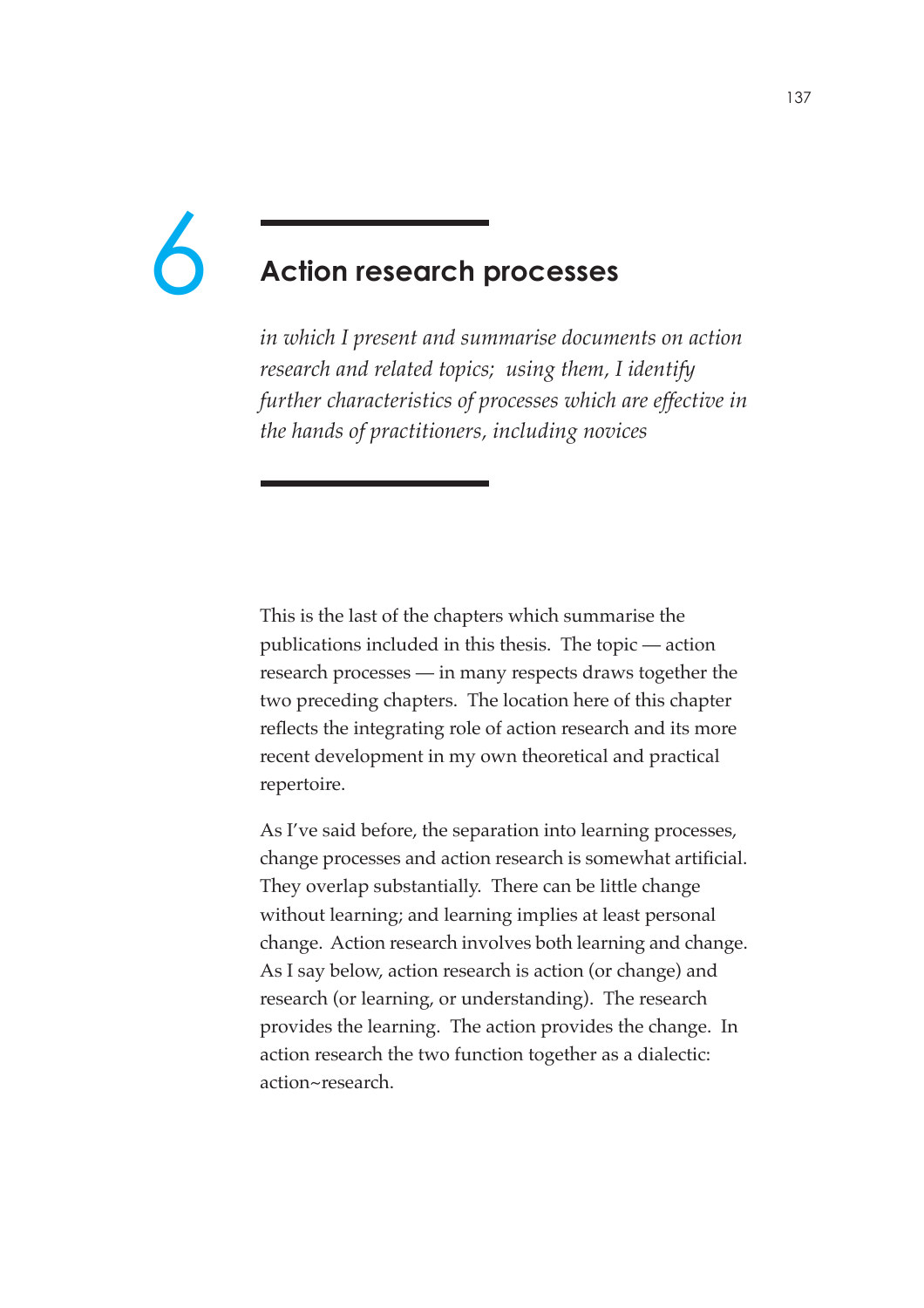A selection from my writing on action research is gathered here in this chapter under seven headings:

- action research overall
- data collection and rigour
- characteristics of action research
- action research theses
- **n** reviews
- **grounded** theory
- action research approaches to evaluation.

The chapter concludes with the identification of some of the features of effective and robust processes as illustrated by the various documents.

# **Action research overall**

This section refers to a book-size document containing a course on action research, a blog-like collection of short pieces, and two overview papers on action research.

AREOL — action research and evaluation on line — is a double unit 14-week postgraduate course in action research which can be studied for credit at Southern Cross University. People enrolled in the course can access it on the web at http:/ /www.scu.edu.au/schools/gcm/ar/areol/areolind.html or by taking part in an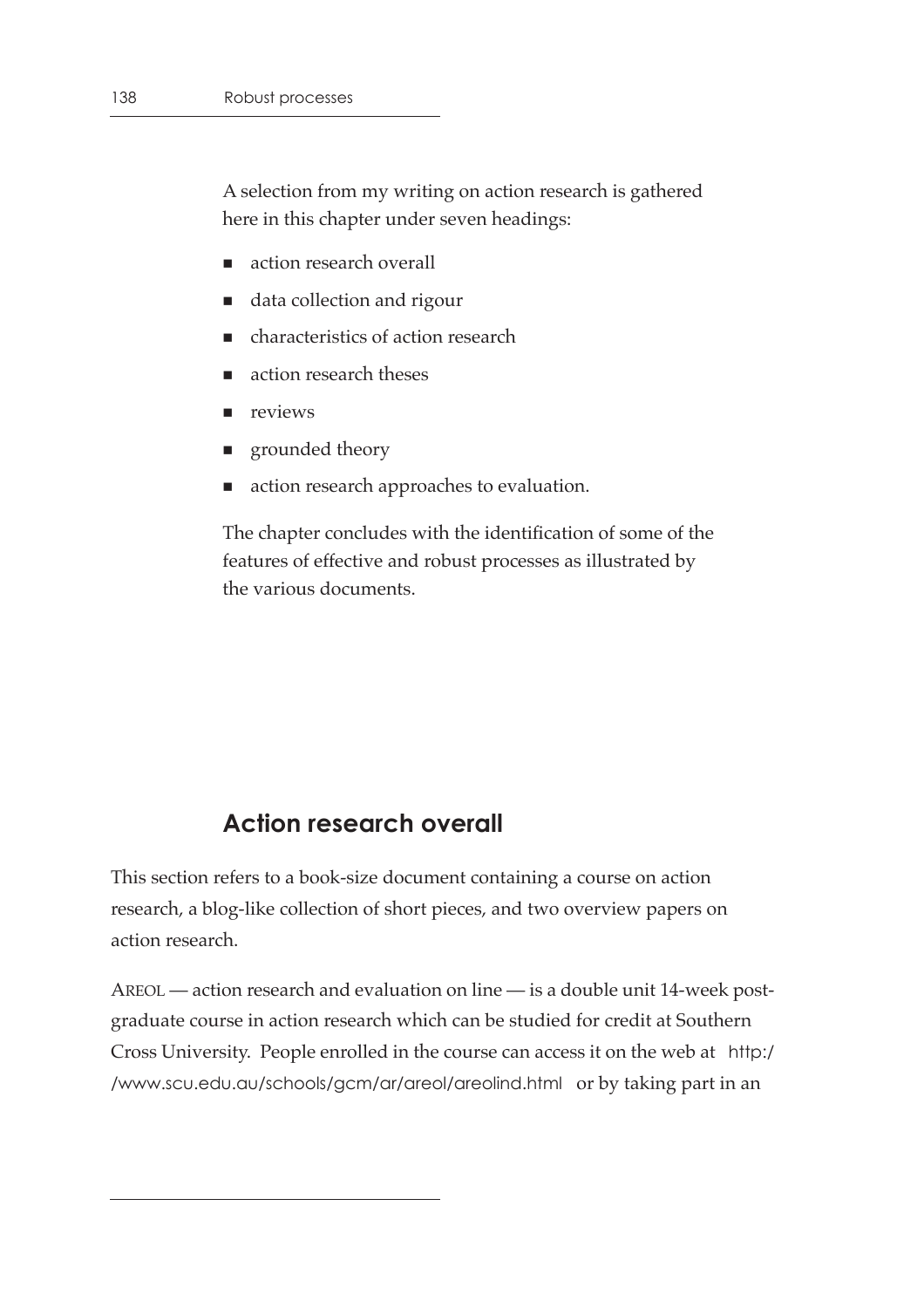email-based version offered twice a year. It is also available as a free public course.

#### **Paper 38 — AREOL**

Bob Dick (1997-2005) *Areol: action research and evaluation on line*. Copy of an email and web based course in action research. An index to the original materials is on the web at http://www.uq.net.au/action\_research/areol/areolind.html

This substantial document consists of three papers which provide an orientation to an on line action research program and 14 weekly sessions. It is offered as a public program and is also available for credit to management postgraduates at Southern Cross University.

The email version runs twice a year, following the Australian semester system. It is (as I write this in the second half of 2005) in its 22nd incarnation.

In chapter 4 I described a number of papers about learning processes. The principles of change management were addressed in chapter 5. As far as possible AREOL makes use of similar ideas and processes about learning and about change in the context of an email-based course.

AREOL also builds in an action research approach in the way it is conducted. Action research therefore provides the content and much of the process. Below are some of the ways the course embodies learning and action research processes.

- I try to embody in the process the concepts and principles I address in the content — that is, I try to practise what I preach.
- I aim for theory/practice integration. This is done by illustrating concepts with detailed examples and by providing a rationale for detailed processes. Participants are encouraged to have a project to which they can apply the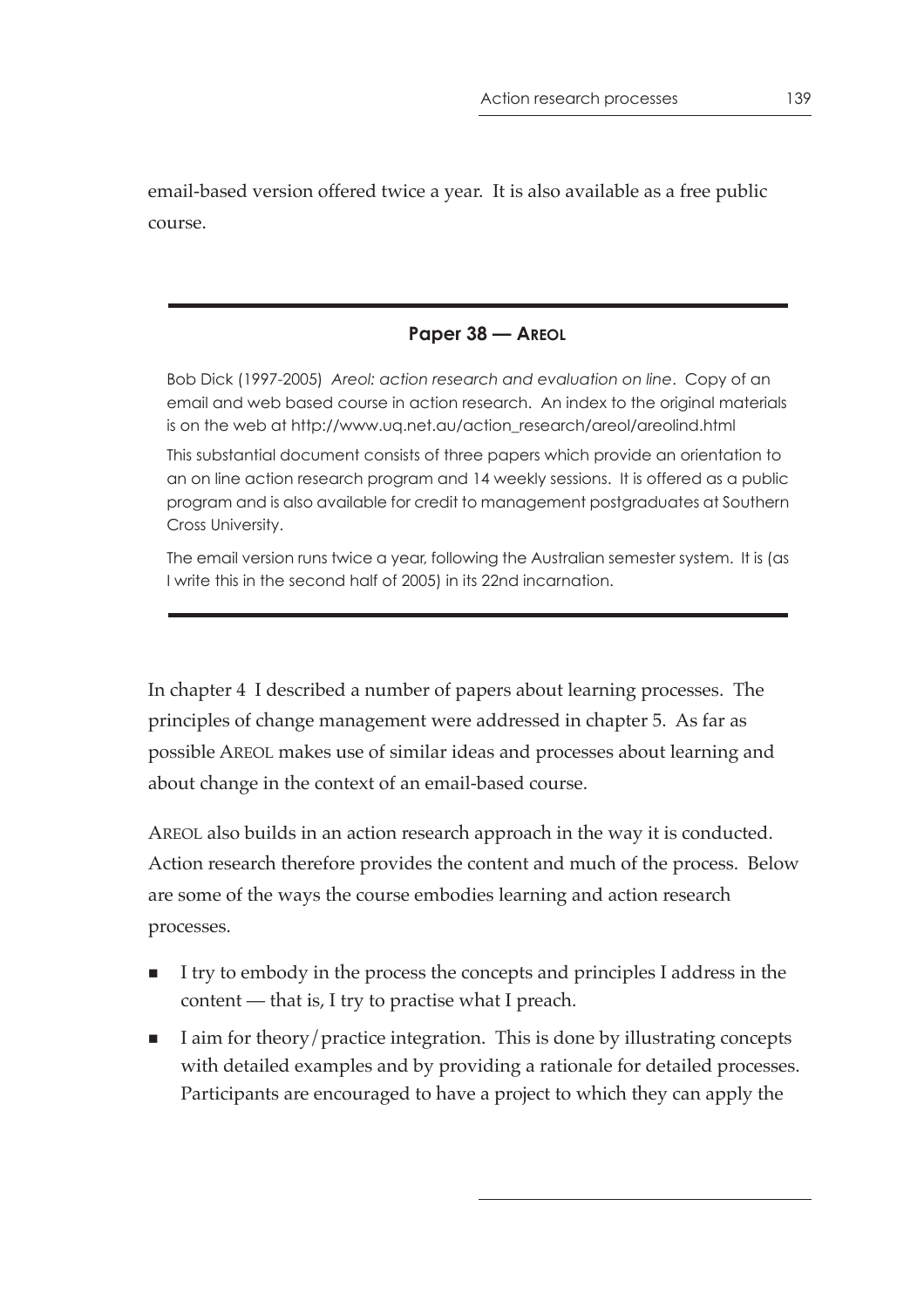ideas. For participants enrolled in the course for university credit the assessment is based on project work (see Appendix 4, discussed further below).

- Each weekly session includes suggestions for actual activities. In most weeks there is:
	- a "thought experiment" which subscribers can perform without leaving their computer
	- an activity which requires action or reflection on past actions
	- a team-based activity, for those who are subscribed as part of a team.
- Each week I also post on the discussion list a trigger question. This acts both as a spur for discussion and a trigger for reflection. (I've included these triggers in paper 38.)
- The content is "tiered". Most sessions begin and end with a summary. This is then elaborated on in the session (sometimes first briefly and then in more detail). Most sessions contain links to further material on the web. Suggestions for further reading in the wider literature are often also provided.
- The content is also linked to other literatures. For instance the sessions on action also draw on concepts from the change management literature.
- Where possible the different sections are linked. For example the program as a whole can be viewed as an expansion of the statement that *action research is action and research*. Some sections deal with the action (or change), some with the research (and learning), and some with their integration (the "and").
- There is an accompanying discussion list. List subscribers are encouraged to raise questions about material they don't understand or accept. I respond to these as required. Usually, so do other subscribers. (There is a breadth of experience amongst subscribers. This makes good use of the talents of the more experienced subscribers.)
- Some use is made of *strategic concepts* concepts which give subscribers another perspective through which to experience the world. For instance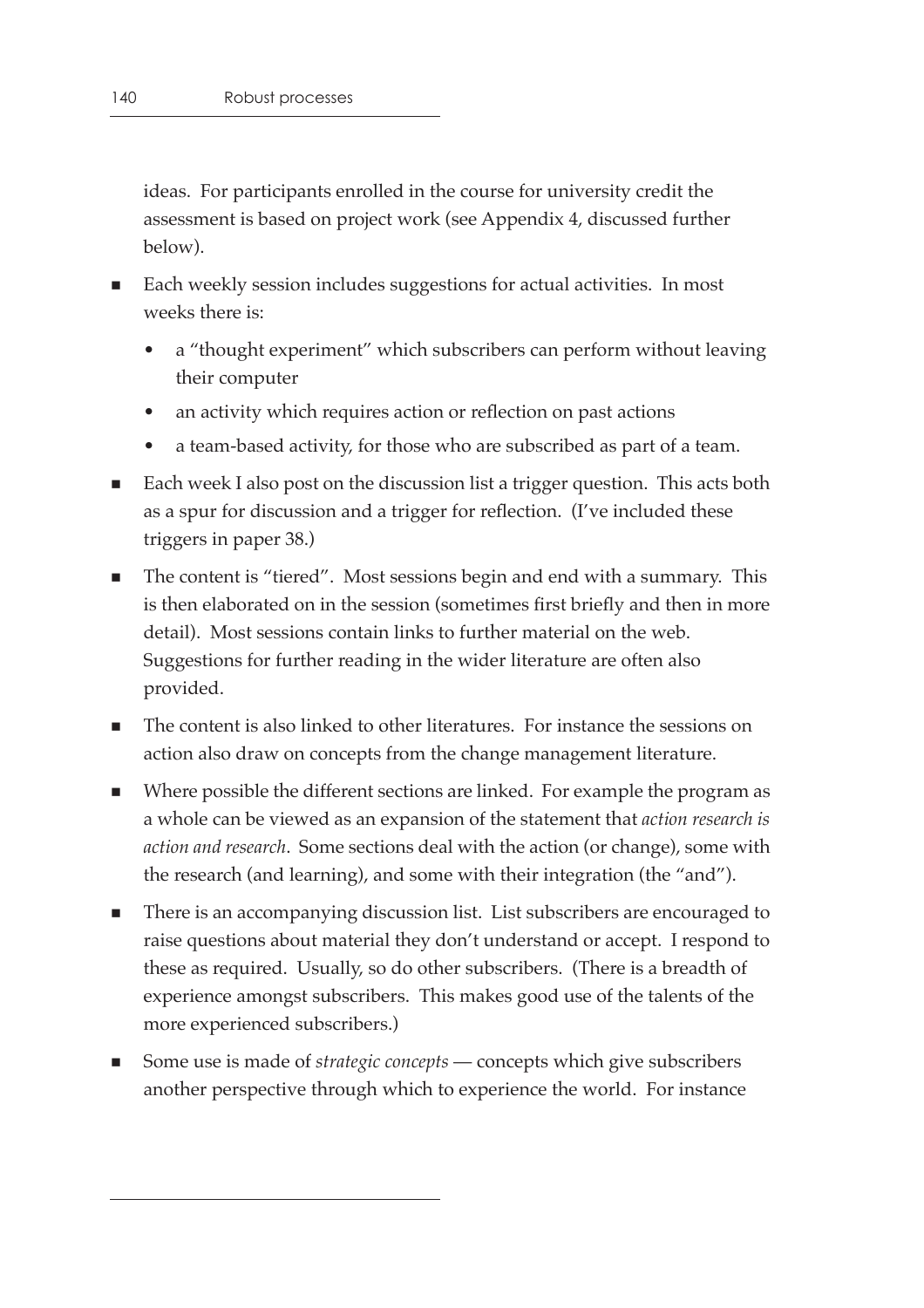many participants find the notion of dialectical processes opens up a new way of thinking about their interpersonal communication.

- Fine tuning of ideas occurs in the discussion on the discussion list. This happens, for example, in the responses I and others make to questions raised there. In addition there is an evaluation at the end of each program. (The results of the evaluation of AREOL 21, in early 2005, is included as Appendix 5.) In the earlier programs this was done both at the midpoint and the end of the program. More recently it has been done only at the end, as the changes have become more minor as AREOL progresses.
- I earlier described (papers 05 to 08) a fourth year class in social consultancy. As in that unit, the evaluation collects suggestions to be conveyed to the next cohort.

There is also continuous refinement during the program.

# **Continuous refinement**

An important aspect of AREOL is the regular revision of both content and process in the light of the discussion and evaluation. For example, in recent times the most common negative theme in evaluations has been the amount of reading to be done, especially in the early weeks of each program.

My first attempt to deal with this was to notify intending subscribers of the amount of time required. I assumed that if their expectations were more realistic there would be less dissatisfaction. This helped but wasn't enough.

I then asked subscribers to send a brief biography to me. I collated the biographies and mailed them out as a single file. This reduced traffic substantially. It eliminated a lot of introductory emails; mailing list participants often introduce themselves when they join a list. It also reduced the discussion which resulted from responses to the introductions. Again this helped, but again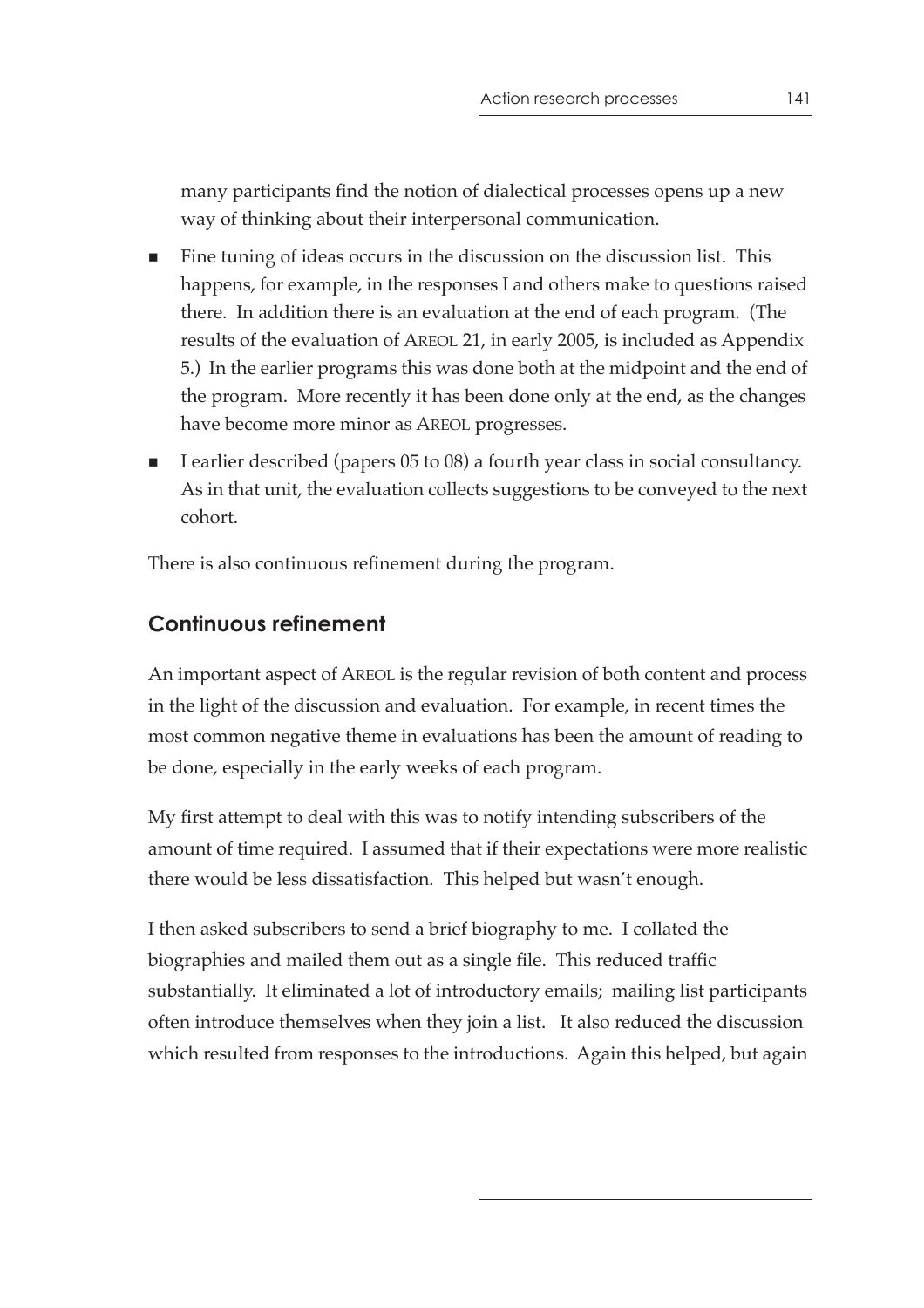not sufficiently. Some dissatisfaction with the amount of early traffic on the discussion list continued.

In the second half of 2005 I've moderated the discussion list. This enabled me to intercept off-topic posts or posts intended for an individual. It also made it possible for me to change HTML posts to plain text, and reduce the amount of quoting from previous posts.

When subscribers send posts to the list in plain text and with only necessary quoting I remove them from moderation.

When I evaluate the current program I will know whether the dissatisfaction with early traffic is further reduced. If not, I will explore additional strategies.

# **Assessment**

Some subscribers enrol in AREOL for credit at Southern Cross University. For them there is also an assessment package (see Appendix 4). This provides further opportunities for learning.

- The assessment is project based. Subscribers have a project, to which they relate each of the assignments. This encourages theory/practice integration and helps to develop relevant skills.
- Three small assignments provide more opportunity than one or two assignments would for subscribers to apply learning from earlier assignments to later assignments. In addition, later assignments are more heavily weighted in the marks given.
- Subscribers can negotiate a different assessment, for instance a rearrangement of the three assignments, different due dates, and so on.
- To increase learning from assignment to assignment I provide very detailed feedback. I commend strengths and offer suggestions for improvement rather than criticism. My intention is that the feedback is a pleasant experience.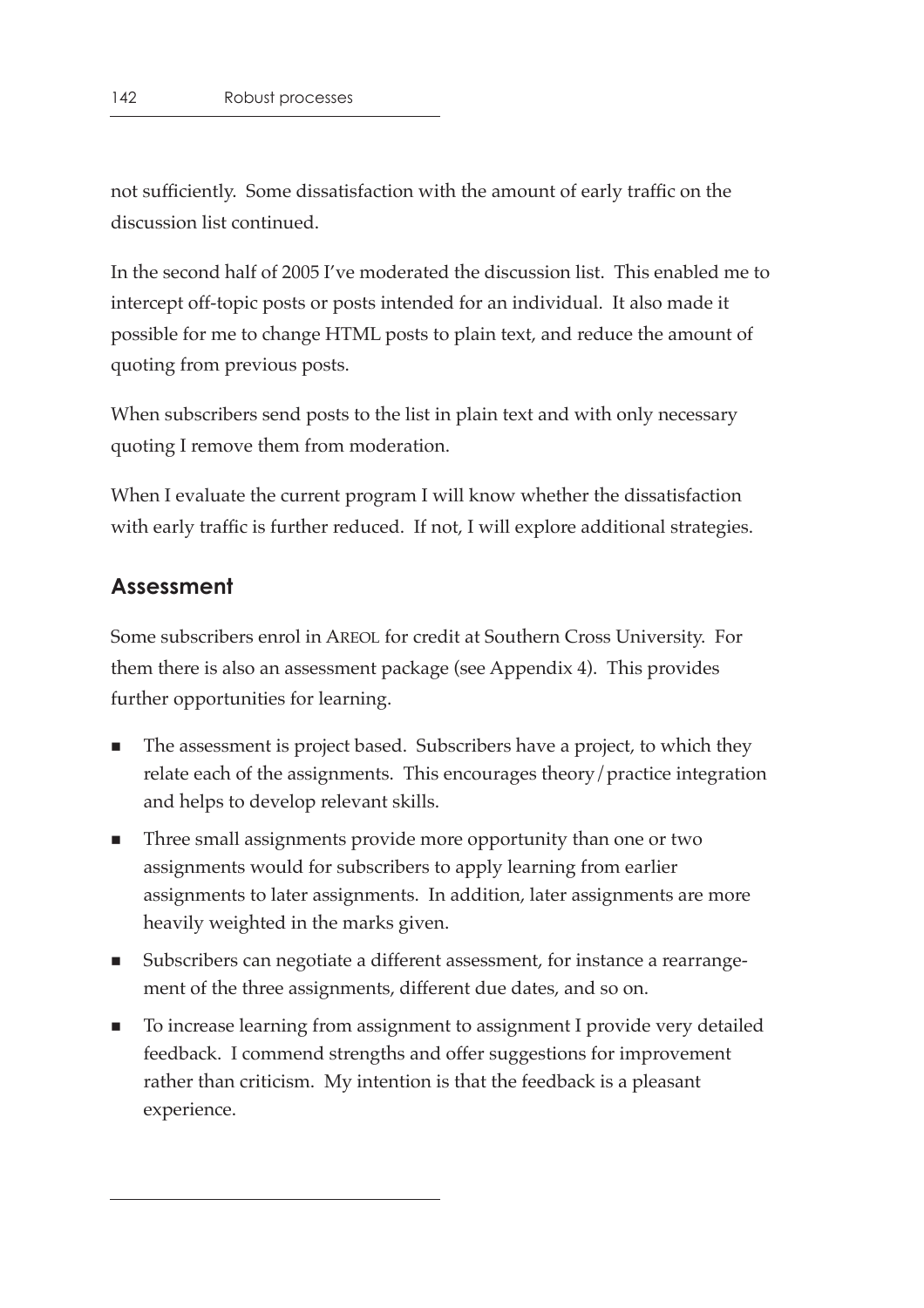- I encourage subscribers to exchange assignments with one another so that they can learn from each other's experience. (My feedback is included, but not the grades.)
- It is a requirement that each assignment is accompanied by the author's own evaluation of it, and by a statement of what they learned. Critical reflection is thus encouraged.

In summary, both the content and the process of the unit embody the principles of learning, change and action research.

Paper 39 is also a collection. It consists of brief papers posted semi-regularly on an email discussion list.

## **Paper 39 — Occasional pieces**

Bob Dick (1997-2002) *Occasional pieces in action research methodology*. Occasional discussion pieces appearing on the armnet-l mailing list. Available on line at http://www.scu.edu.au/schools/gcm/ar/arm/op000.html

This document consists of 28 brief discussion pieces which appeared on the email list ARMNET-L for some time. They deal with methodological issues in action research or related methodologies.

As with the trigger questions in AREOL, the purpose was to stimulate personal reflection and discussion. In both instances, the discussion seemed richer when the reader experienced some dissonance (Festinger, 1957)<sup>1</sup> without feeling pushed towards a particular conclusion or opinion. The intended effect was similar to unfreezing (as Lewin, 1952, used the term), or in the personal change literature, reframing (for instance, Watzlawick, Weakland and Fisch, 1974).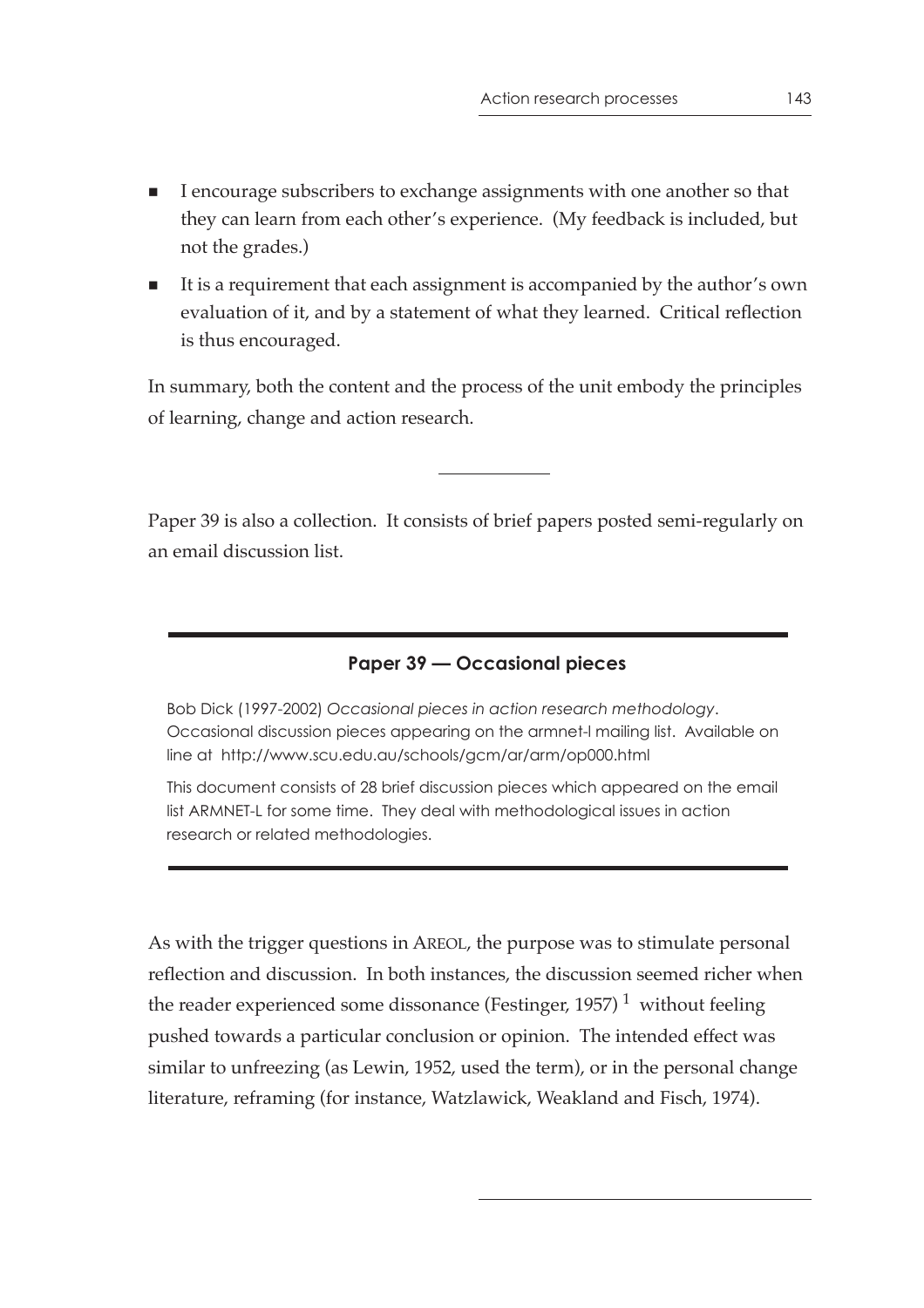I'm still exploring ways of achieving this. It seems dissonance can be created, for example, by

- identifying some inconsistency between beliefs and behaviour (in Argyris's terms this is the difference between espoused theory and theory-in-use)
- showing that different people pursuing similar outcomes (such as some action researchers and some evaluators) give different rationales
- as I've discussed elsewhere in the explication, the use of strategic concepts which give people an additional perspective on their experience; I pick this up in more detail later
- offering a view which at first is counter-cultural but which people may on reflection receive sympathetically
- disclosing my own experience of dissonance in a way which encourages readers to identify examples in their experience.

Some people may experience the dissonance as a personal threat. They may then be motivation to defend themselves against the threat. The result may be that the person becomes locked even more solidly into existing beliefs. If the threat can be reduced the dissonance is more likely to be constructive.

It helps that I don't have a strong wish to persuade people to my point of view. I also use certain strategies to further reduce the sense of threat people might experience. The following examples are taken from AREOL or the occasional pieces.

 I begin each occasional piece with "Speaking only for myself ...". As I say in piece 15:

<sup>1.</sup> *Cognitive dissonance* is the feeling of discomfort which we experience when we realise that we hold two incompatible cognitions — for instance that we eat unwisely while knowing that this is harmful in the longer term. The theory of cognitive dissonance holds that when we experience dissonance we are motivated to change one or other of the cognitions so that they are more consistent.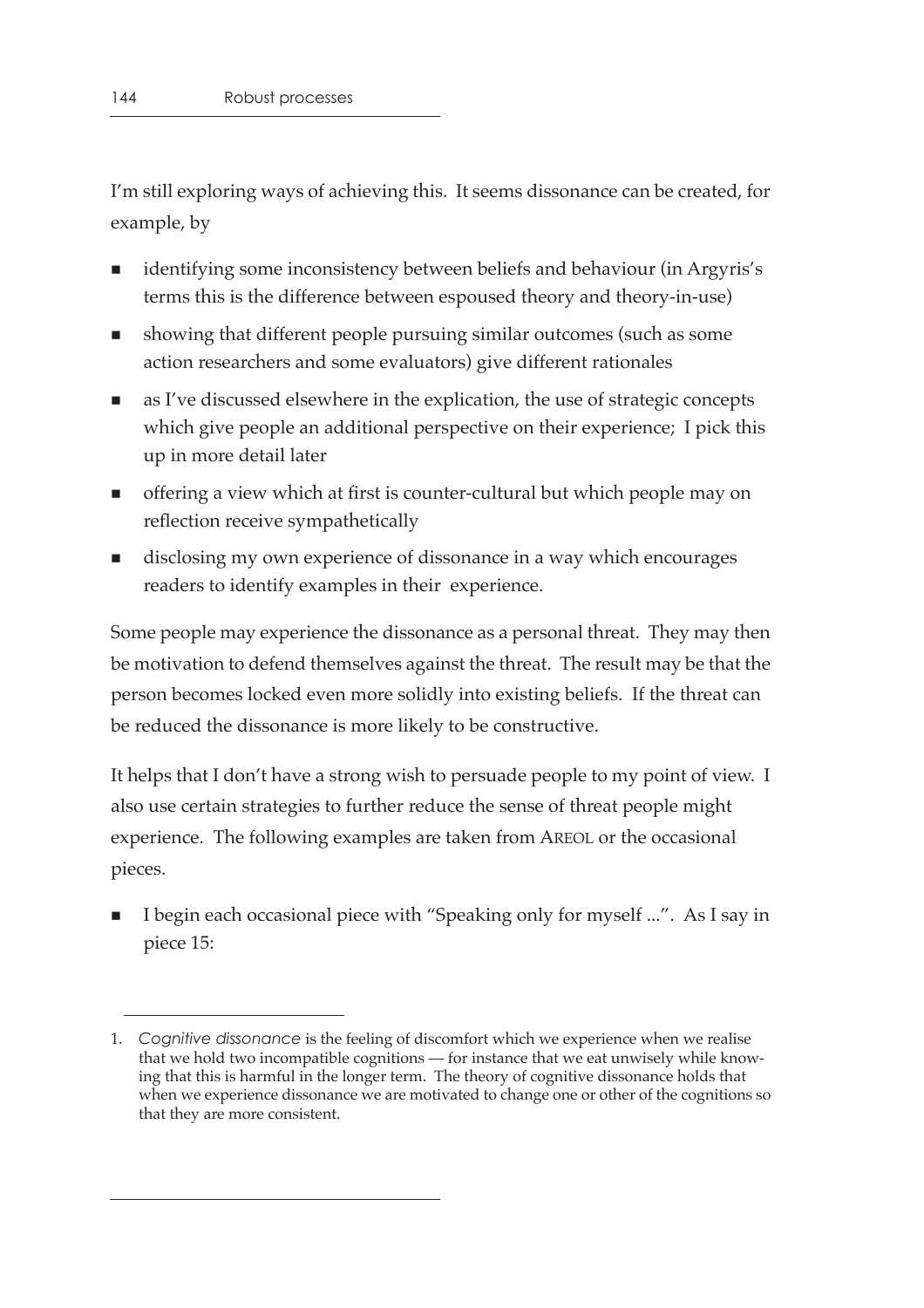Speaking only for myself ... Which is to say, I'm not trying to argue for a point of view. I'm thinking aloud, so to speak. I don't much mind if you agree with me or not. I'll be delighted if you join the conversation.

- I make my own doubts and indecision apparent: "I sometimes wonder if ..."
- I acknowledge that others have come to different conclusions: "If the best of philosophers can't agree ..."
- I label my own belief a bias or prejudice: "I have some biases here".
- I explicitly encourage people to make their own decision: "I assume you will make up your own mind".

The principle is akin to opening doors which people didn't know about, leaving it entirely to them if they enter.

The topics covered in the occasional pieces are as follows.

- 
- What is action research?  $\blacksquare$  Participation (2)
- $\blacksquare$  Critical thinking (2 sessions)  $\blacksquare$  Rigour (2)
- 
- The ladder of inference Grounded theory (5)
- Abstraction, and theories  $\blacksquare$  Generalisation (3)
- 
- 
- "Good" research Emergent methodologies
	-
	-
- On maps and territories Qualitative and quantitative
	-
	-
- Cycles within cycles Varieties of action research
- Cyclic critical reflection Grounded theory revisited (4)

As with AREOL, the next two papers deal explicitly with the two dimensions of action research, *action* and *research*. (If you include the *"and*" which integrates the two there are three dimensions.)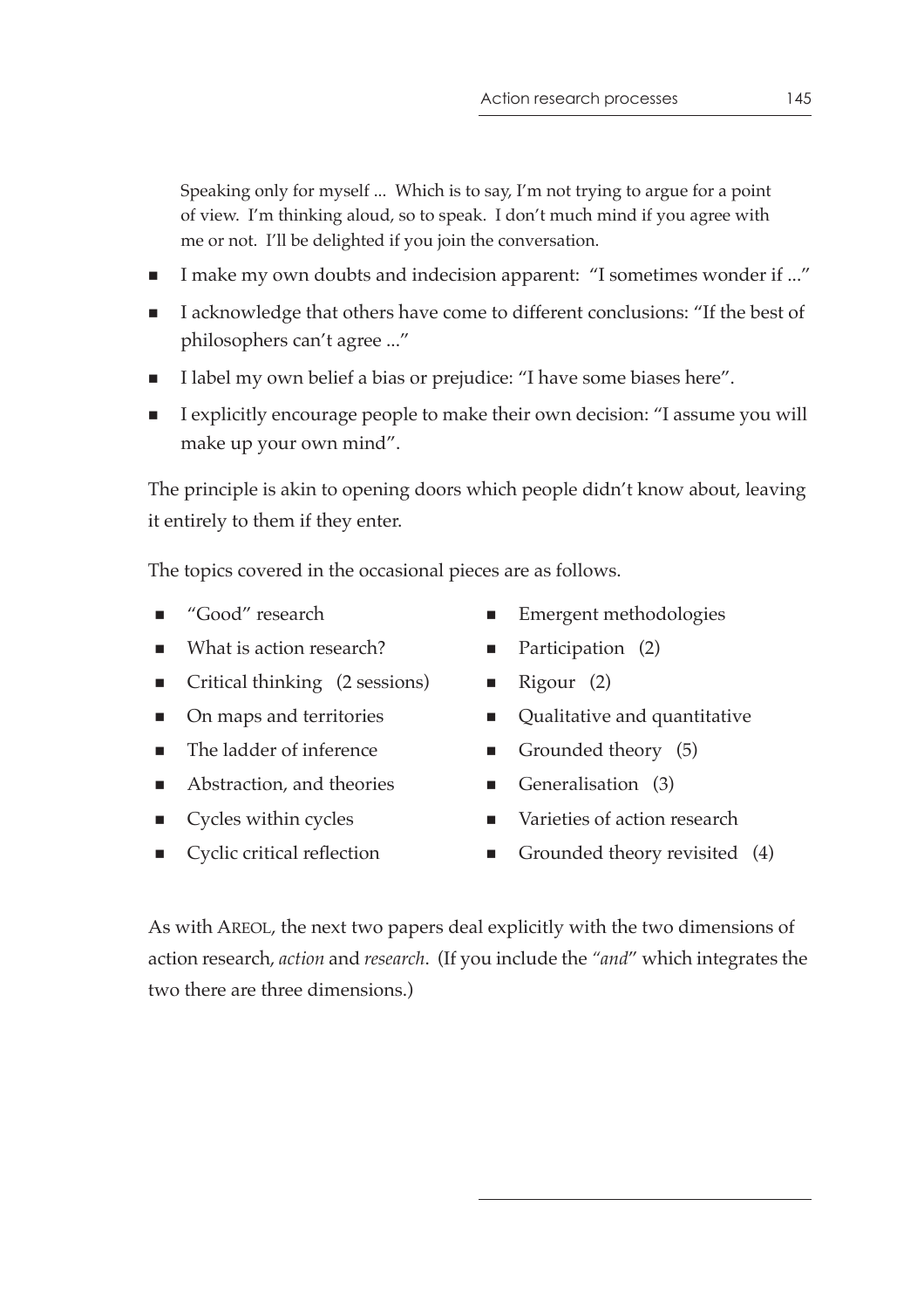#### **Paper 40 — Action and research**

Bob Dick (2001) Action research: action and research. In Shankar Sankaran, Bob Dick, Ron Passfield and Pam Swepson, eds., *Effective change management using action learning and action research: concepts, frameworks, processes, applications*. Lismore, NSW, Australia: Southern Cross University Press. [21-27]

This is Chapter 2 of the book, written specifically to provide an overview of action research.

Each of the editors also reviewed contributions to one section of the book and provided an overview for that section.

#### **Paper 41 — Action and research (2)**

Bob Dick (2002) Action research: action and research. A paper prepared for the seminar "Doing good action research" held at Southern Cross University, Monday February 18, 2002.

This paper is written in the style of a frequently asked questions (FAQ) file. It considers the sources of research rigour, action, and the integration of both, in the answers to the questions.

The introduction to the first of these documents says ...

Action research (AR) is true to label. It pursues both action (change) and research (understanding) outcomes. It achieves change through its participative approach, often in conjunction with other change processes. The research is achieved by being responsive to the situation and by searching strenuously for disconfirming evidence. At the heart of AR is a cycle which alternates action and critical reflection. Action and research enhance each other.

The paper then deals in turn with the three dimensions. Participation supports commitment and therefore action. A search for disconfirming evidence supports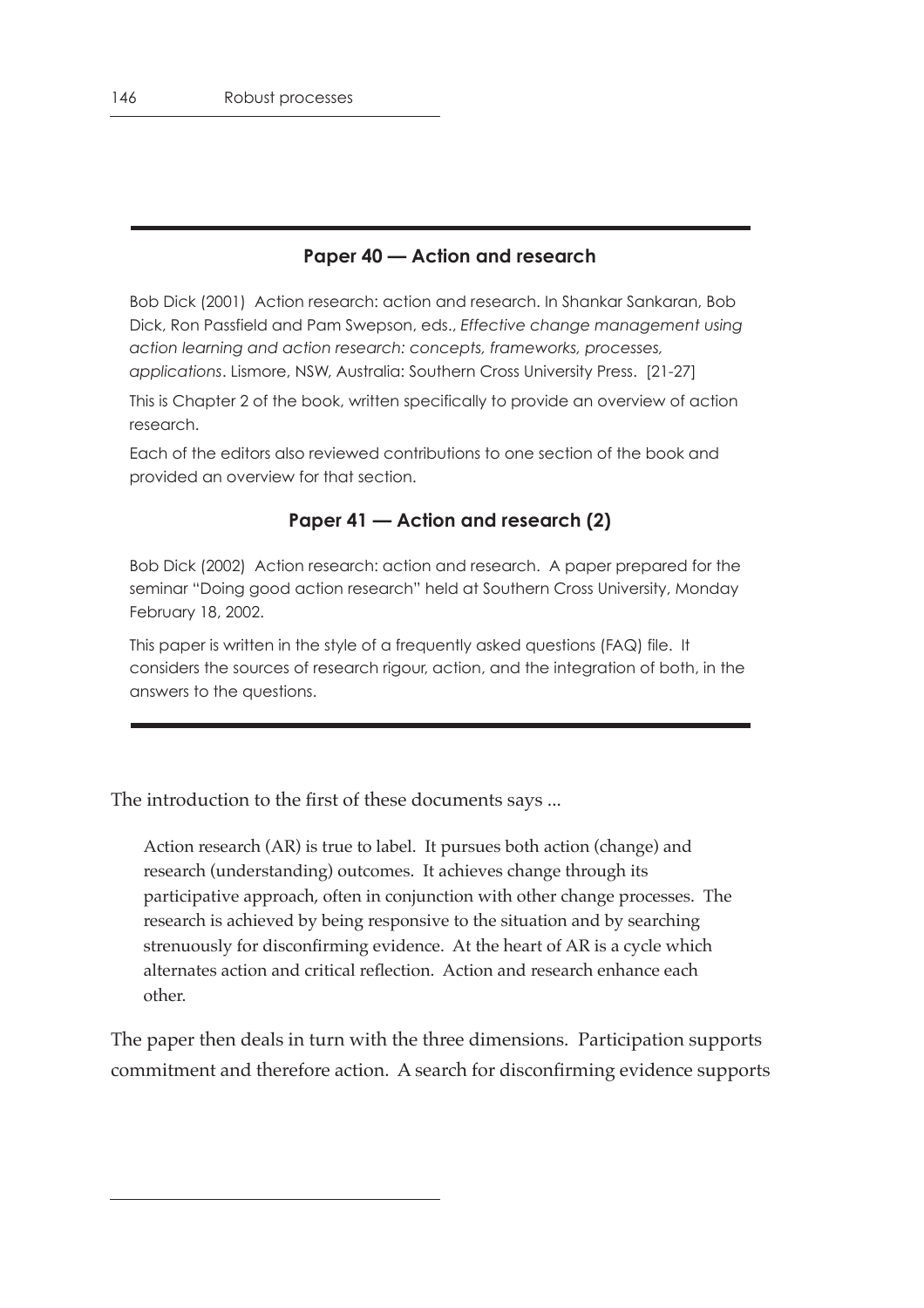rigour and therefore good research and understanding. Within each action research cycle and action and the research are integrated.

Paper 41 covers the same topics in the form of a "frequently asked questions" (or FAQ) file. I sometimes offer it to enquirers as an overview of action research.

Both papers were written with the likely expectations of readers in mind. People trained in experimental methods have a mental model of what good research looks like. It's not surprising that their mental model is based on criteria for good experimental research. Such people expect to see a precise research question, quantification, random sampling, objectivity, explicitly causal hypotheses, and probably a control group. Both papers therefore explain the need for flexibility in a process which is also intended to bring about change. Both also describe the sources of rigour which fit well with a flexible change process.

In addition, paper 41 explicitly describes action research as an approach built on top of a natural process of planning, acting, and noticing what happened. There is a danger with this approach. Practitioners first encountering action research sometimes say "Oh, I already do that". However, their reflection is seldom as critical, regular or systematic as it might be.The paper therefore also emphasises the critical reflection which is a source of rigour.

There's an interesting discussion on this last point in Bob Williams' interview of me (Williams, 2004). Other people who have commented on the naturalness or otherwise of action research include Ned Kock and his colleagues (Kock, McQueen and Scott, 1997), Sue Johnston (1994), and Will Allen. They also address the issue of action research rigour.

In the next section rigour is the main emphasis.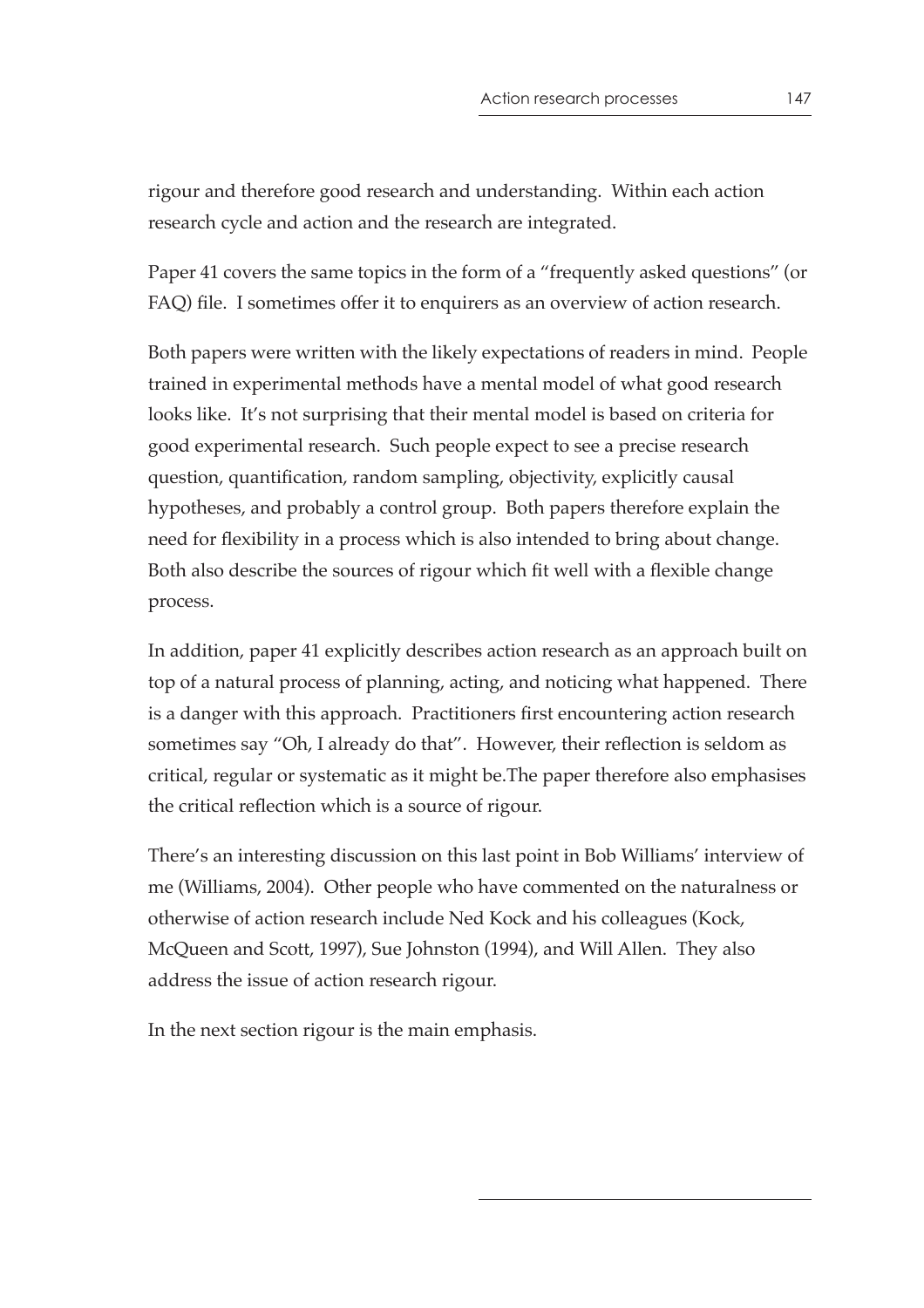# **Data collection and rigour**

There is a sizable literature critical of action research, partly for reasons already canvassed above. To identify the perceptions that action researchers face, I summarise some of it in the following paragraphs.

As early as 1972 Michael Foster was able to say that much action research was either research without action or action without research. In 2004 some critics still remain suspicious of it as a "theory-free zone" (McWilliam, 2004:114). Graham Room (1986) talks about the tensions between action and research. Graham Webb (1996) comments on the ideological slant to much action research literature. D.P. Dash (1998) identifies the many variations of action research as a source of confusion (and, I would add, of some sectarian jealousies.) Kock, McQueen and Scott (1997) identify and respond to some common criticisms of action research by quantitative researchers.

Davydd Greenwood (2002) laments the "sloppiness" of much action research. In his response to Greenwood, Olaf Eikeland (2003) agrees. Richard Baskerville and Trevor Wood-Harper (1996) believe that poor reporting is one of the sources of the perception of low rigour. Karin Breu and her colleagues (Breu, Hemingway and Peppard, 2004) report a study where undue influence from practitioners undermined research quality.

I agree that these criticisms are a reflection of the quality of some action research. It is against this climate of scepticism that arguments for rigour can usefully be made.

Having spent much of my academic life in psychology schools I'm accustomed to such scepticism. It served as a motivation to ensure that my own action research was defensible. It also influenced my supervision of action research theses. I gave attention to helping candidates justify their choice of action research as their research methodology.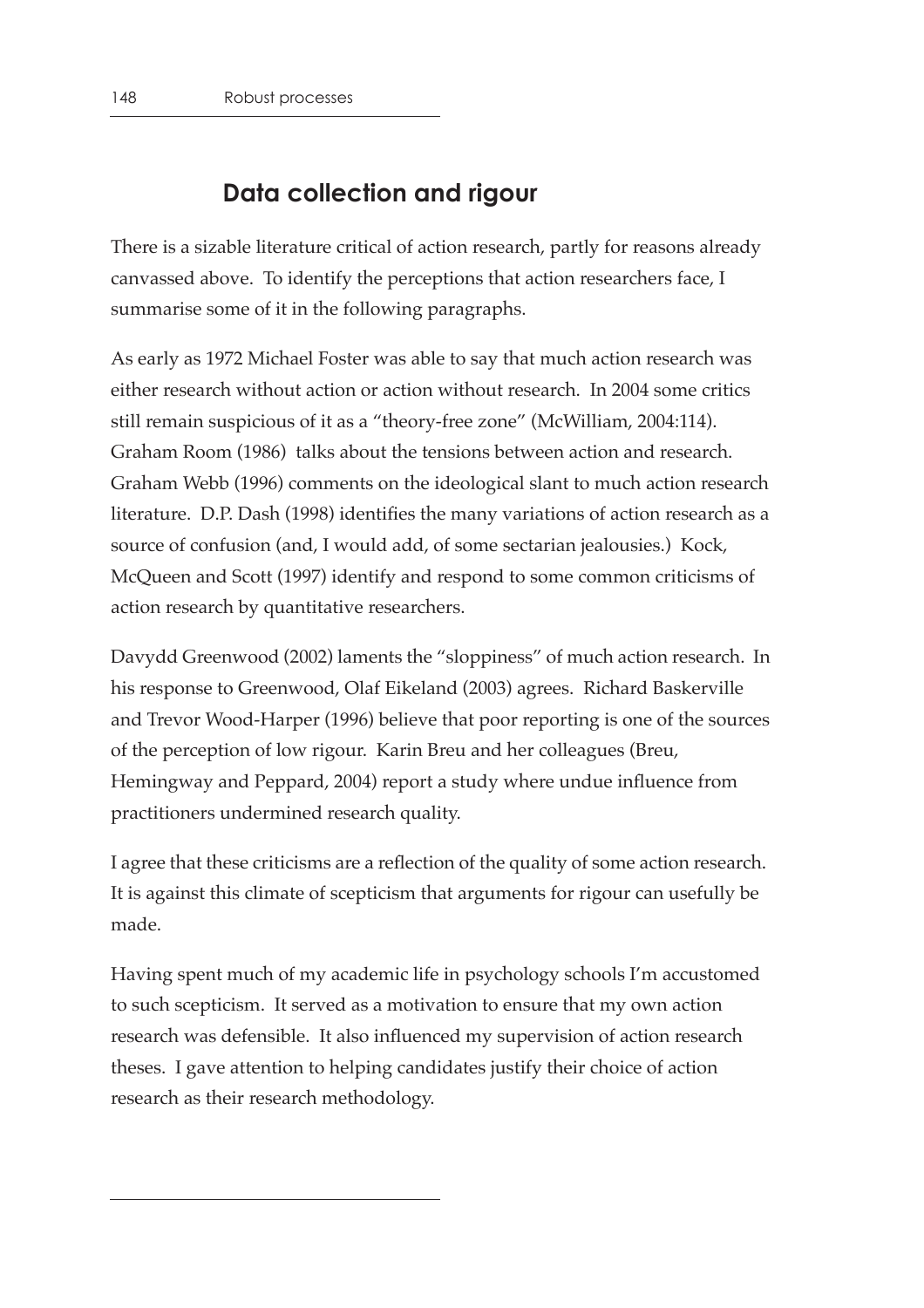The following monographs and papers sample my reponse to this situation. I begin with two monographs on convergent interviewing and other data collection methods. I follow this with a paper specifically intended for thesis candidates and then refer to two papers which specifically address issues of rigour.

## **Monograph —** *Convergent interviewing*

Bob Dick (1990) *Convergent interviewing*. Brisbane: Interchange.

This monograph provides a rationale and description of an approach to interviewing for diagnosis and theory building. Each interview is open-ended to begin with. More detailed probe questions are developed as interviews proceed, to seek exceptions and explanations of data already provided.

Convergent interviewing combines a structured process and unstructured content. The interpretations which result are data-driven rather than determined by the questions asked. The key features are as follows.

- A maximally diverse sample is prepared. When this has been done, very small sample sizes have yielded good information.
- Within each interview after rapport is established a very open-ended question is asked: for example "Tell me about ...". The interviewer, without asking further questions, encourages the respondent to continue talking for perhaps 45 minutes.
- Towards the end of the interview (though not always in very early interviews) probe questions are asked. These probe questions seek out
	- exceptions to apparent agreements from earlier interviews, and
	- explanations for apparent disagreements.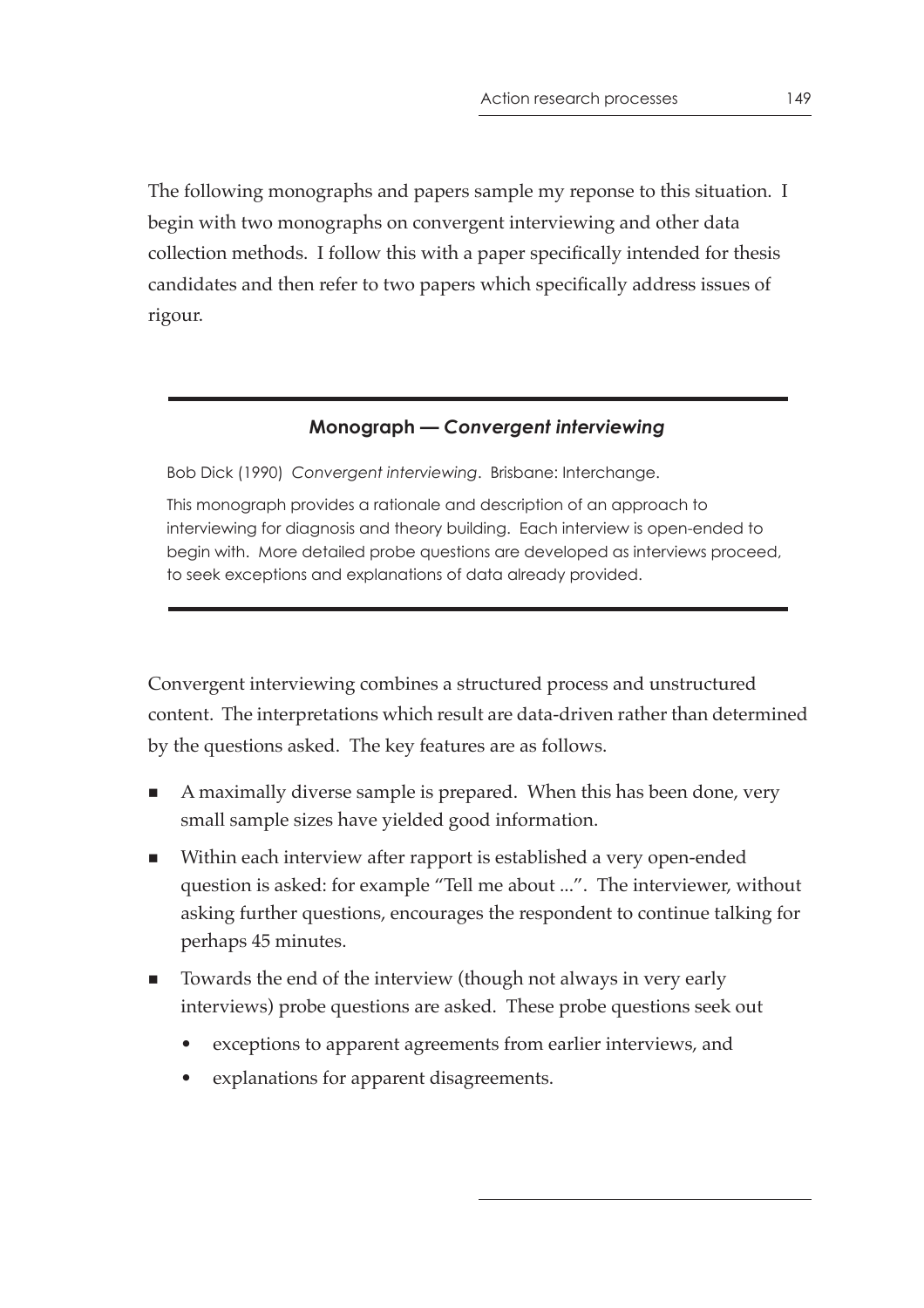■ Ideally, the interviewing is done by pairs of interviewers, each of whom interviews different respondents. After each pair of interviews the interviewers compare results and develop probe questions. A single interviewer can instead compare adjacent interviews.

Figure 6.1 illustrates the sequence of a convergent interviewing data collection.



Fig. 6.1 Convergent interviewing

Of the processes I've designed, convergent interviewing has been the most used in published literature. This has increased recently, especially in the management literature; perhaps this is due to the favourable mention in the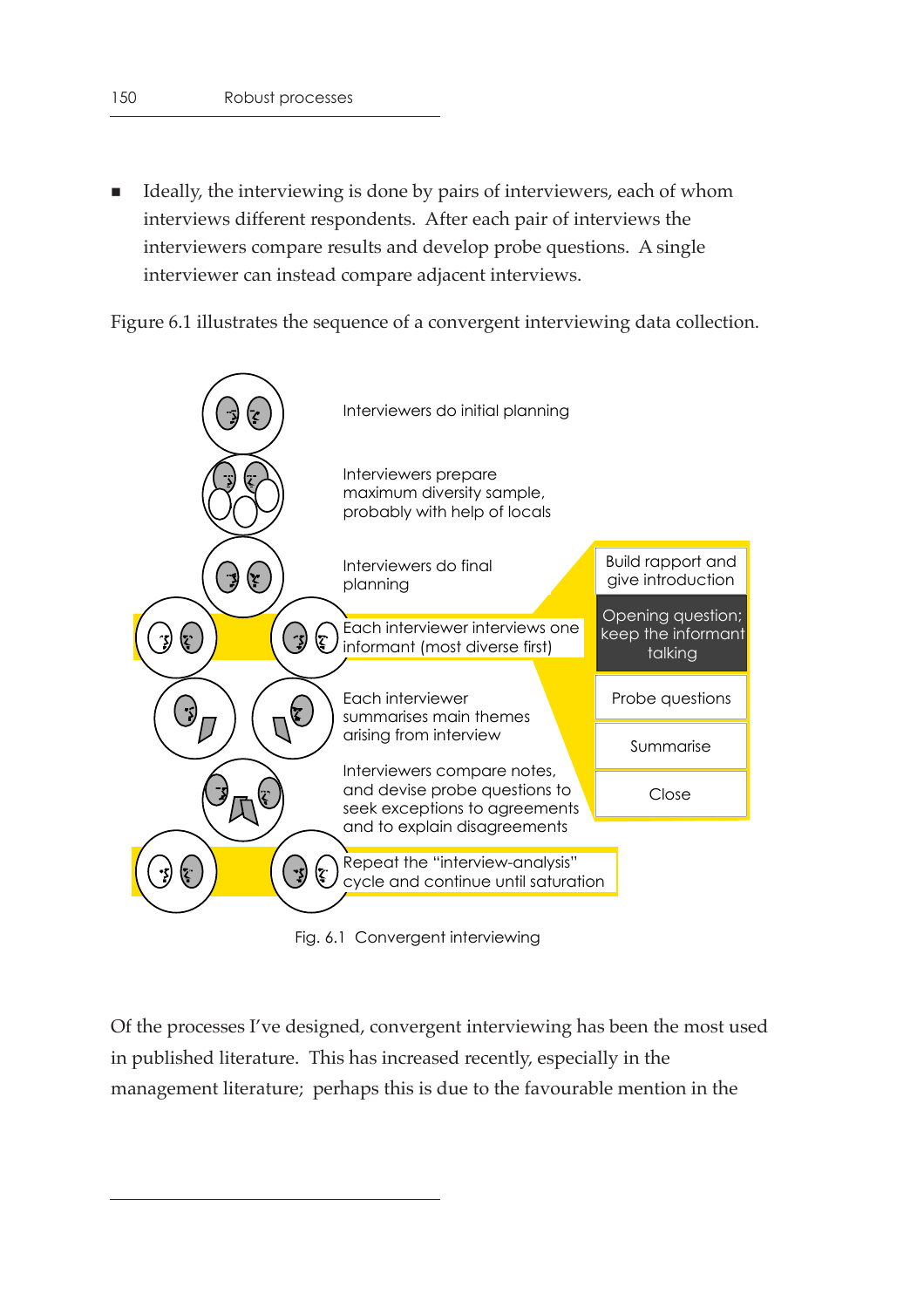textbook *Qualitative market research* (Carson, Gilmore, Perry, and Grønhaug, 2001).

I have been able to identify three studies which researched convergent interviewing as a research methodology. These are briefly described below.

The earliest was by Chris McDowell and his colleagues (McDowell, Hine and Bakker, 1996). They conclude that there are advantages in the "speed of data gathering and the great confidence that researchers can have in the quality and relevance of the data. Any theory or proposition which evolves out of a process such as this is bound to be relevant and easily understood by the people to whom it applies" [p 13]

Sally Rao and Chad Perry (2003) used it for what was essentially pilot research in an area where theory is sparse. They concluded that it is "more appropriate than some other qualitative methods to investigate underresearched areas" and that it "provides a way of quickly converging on key issues in the area, an efficient mechanism for data analysis after each interview, and a way of deciding when to stop collecting data" [p236].

Andreas Riege and Godwin Nair (2004) acknowledged the diversity of convergent interviewing and the varied applications to which it is suited. After collecting data from 40 users of convergent interviewing they describe it as "relatively uncomplicated but rigorous" [p 73]. They also offer some useful variations which are consistent with the original purpose.

I had in fact hoped that some critiques might allow me to refine my desriptions of the technique when I next revise the monograph. The most negative critique was in a thesis by Scott Weaven (2004). <sup>2</sup> He reported that convergent interviewing:

■ requires prior theory. This is plainly incorrect, as Wendy Attwater (2004a) recognised when she used convergent interviewing for theory building. The

<sup>2.</sup> I should also mention that despite these apparent misgivings he used convergent interviewing for data collection in his thesis.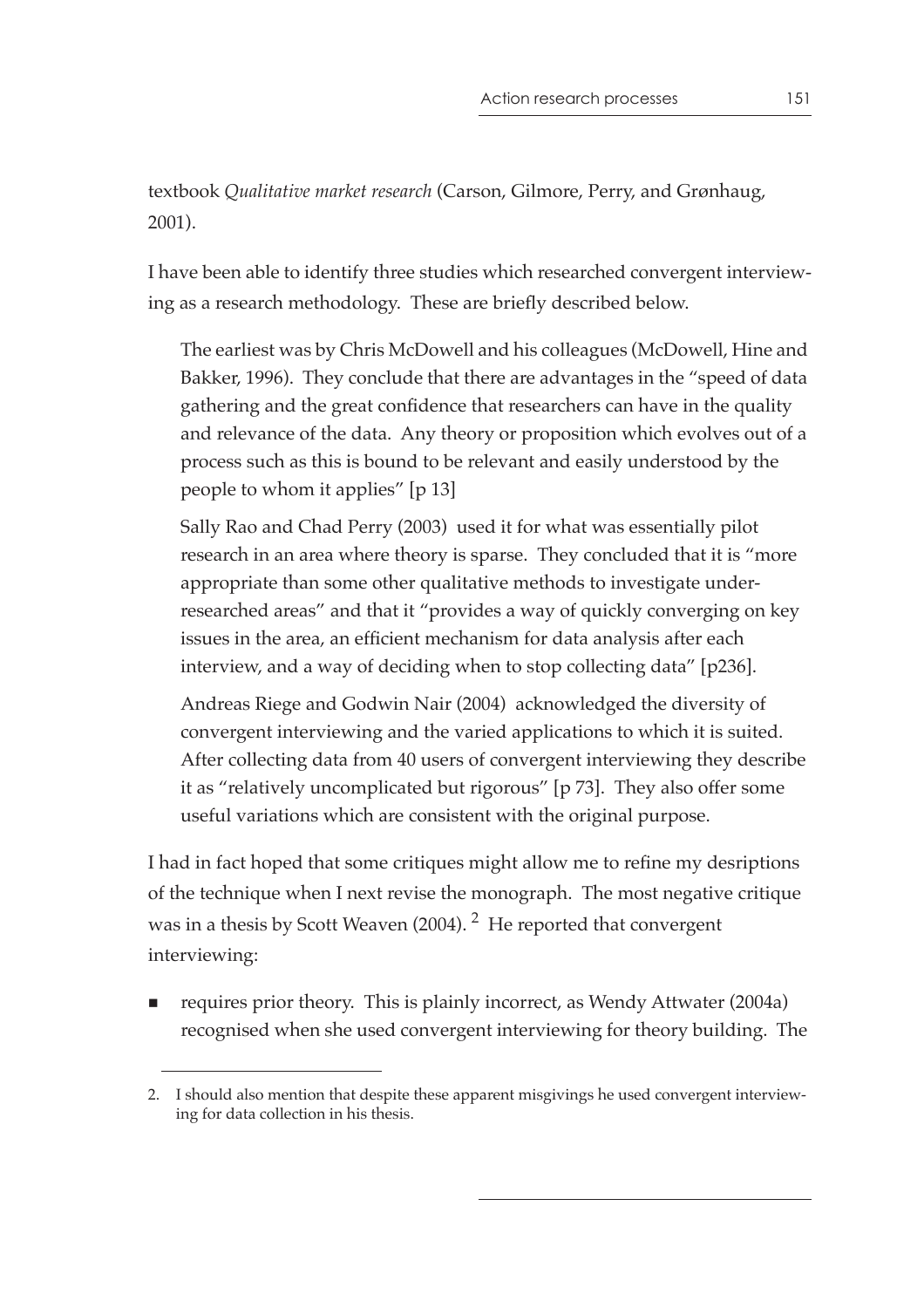technique *can* be used to test theory as well as develop it. That doesn't prevent it being used to develop theory, which is one of the uses for which I developed it.

- is expensive of time. This is true (of all interviewing) compared, for instance, to mail surveys. My own experience is that, compared to other interviewing methods convergent interviewing can yield good data from smaller samples if those samples are well prepared.
- requires skilled interviewing. This may be Scott Weaven's experience. On the other hand, on occasions I've used novice interviewers effectively after half a day's practice. In one unreported community survey I carried out, older-year primary school students interviewed other students using convergent interviewing.

Other studies have used it as the data collection method for soft systems methodology (Falk,2001) and for grounded theory (Attwater, 2004b).

In partial summary, convergent interviewing can be said to combine rigour with flexibility. The rigour arises specifically from a structured means of developing probe questions. Convergent interviewing also has access to other sources of rigour (for instance those described in Creswell, 2002) available to qualitative data collection methods generally. The flexibility is to be found partly in the way those probe questions allow responsiveness to the data. The continuous refinement of process and content as the interviewing proceeds is also helpful.

The probe questions are developed through a dialectical process. Researchers compare either one interview to another or one interview to the emerging theory. Where apparent agreement is found, exceptions are sought. When those exceptions are unearthed, explanations for them are requested.

Other important features are ...

that informants are involved in interpreting the data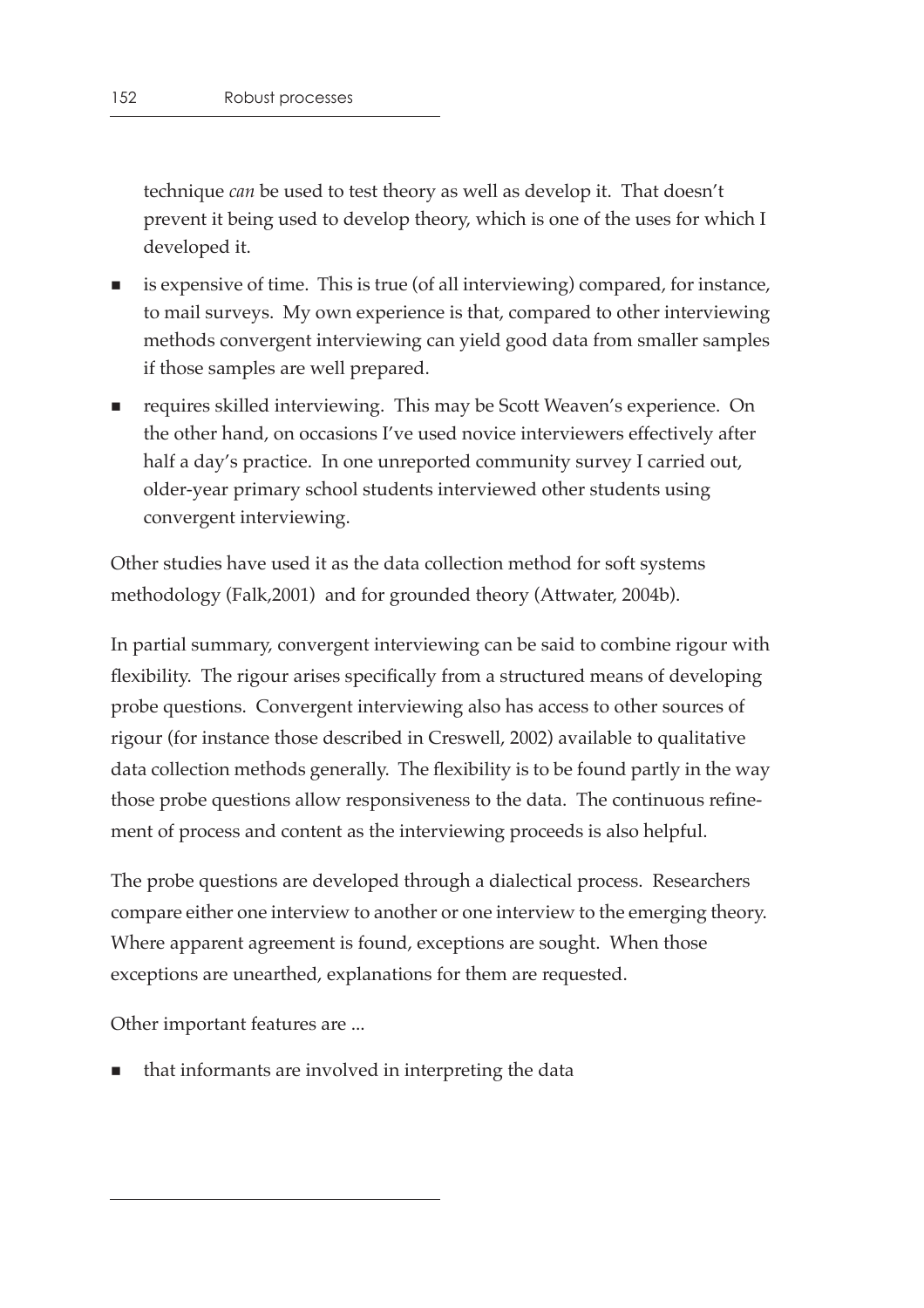- that data are interpreted as they are collected, rather than being accumulated until later
- that the refinement of both process and content is driven by the data collected; this is the source of a flexible responsiveness to the research situation.

Some of these features of convergent interviewing are also to be found in other processes which I've reported. The following three papers explore the nature of rigour in action research.

## **Paper 42 — Rigour in data collection**

Bob Dick (1999) Rigour in data collection. An unpublished paper prepared as a resource for thesis candidates using interviewing for data collection.

Common threats to rigour during interviews are identified. For each threat, several ways are described of reducing or eliminating the threat.

The paper describes part of the chain of data collection and analysis, from the event being reported to the eventual interpretation and reporting. At each of the identified steps, threats to validity are identified. For each threat several ways of reducing the threat are briefly recounted. The analysis isn't intended to be encyclopaedic. It is instead offered as a model which researchers can use to analyse other forms of data collection.

Paper 43 addresses the issue of validity by comparing action research to other research paradigms.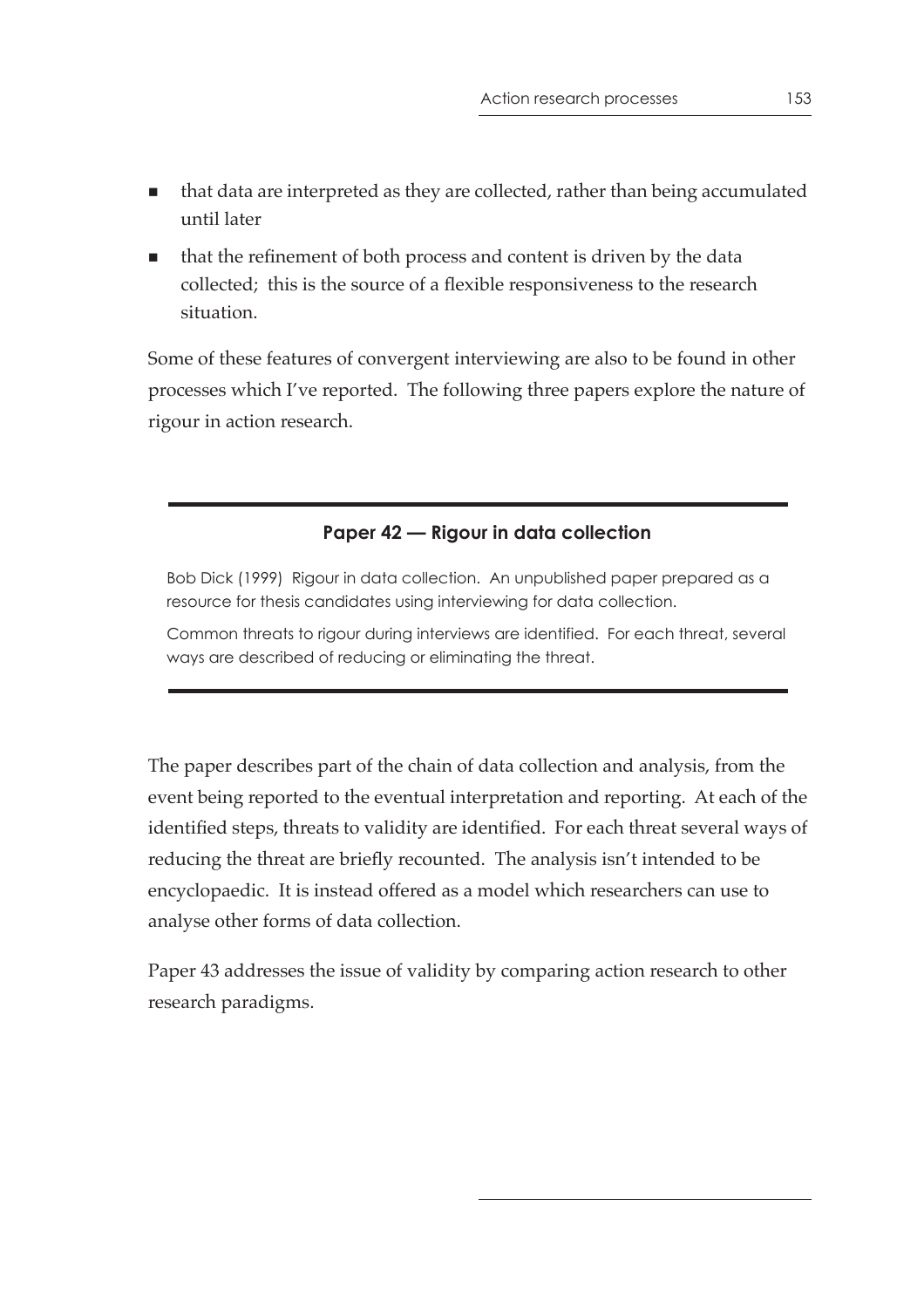## **Paper 43 — Appropriate validity**

Bob Dick and Pam Swepson (1994) Appropriate validity and its attainment within action research: an illustration using soft systems methodology. Paper presented at World Congress Three on Action Learning, Action Research and Process Management, University of Bath.

Action research is compared to experimental and ethnographic approaches. Similarities and differences between action research and experimental research are identified. A version of soft systems methodology is used as a vehicle for discussing ways in which validity in change-oriented research can be achieved.

The comparison of action research to experimental research was largely written by Pam Swepson. It was based partly on her early PhD research (Swepson, 1999). The section of the paper on the variant of soft systems methodology was largely written by me.

Pam's argument is that often insufficient attention is given to the research context and purpose. Good research is designed to fit the situation. I agree.

I use a variant of soft systems methodology (Checkland, 1981, 1999) to demonstrate the use of dialectic as a source of rigour. By adopting two different perspectives and reconciling the tensions between them, a researcher can develop a deeper understanding. In this SSM variant  $3$  I set up four dialectics in turn, alternating between both poles of the dialectic until satisfied:

- between an actual situation and a description of its key features
- between that description and alternative ways of achieving the same outcomes as the description

<sup>3.</sup> This SSM variant has been used in practical situations by Tay Boon Hou and his colleagues. For instance see Sankaran, Tay and Cheah (2004).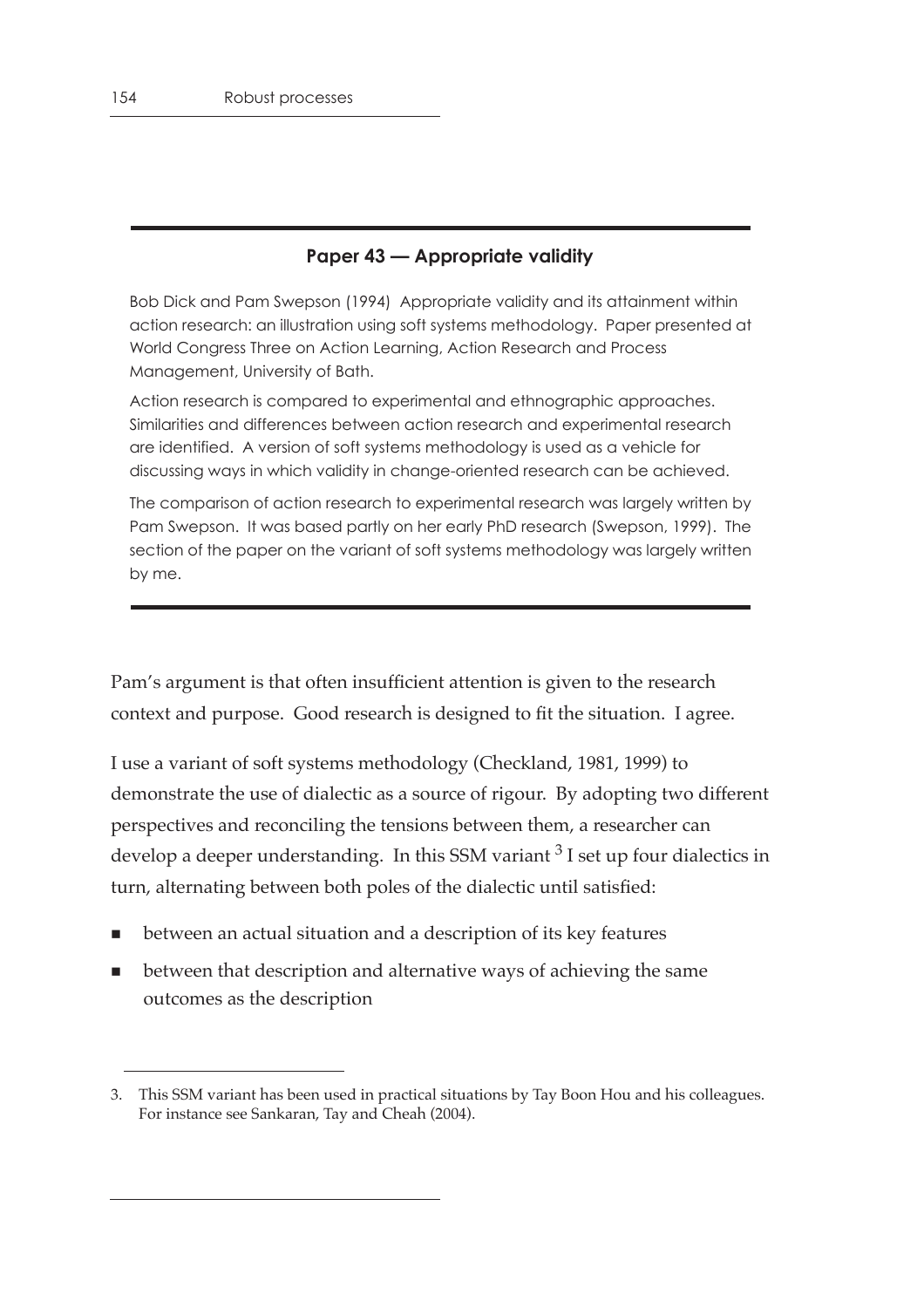- **Detween those alternatives and the actual situation, to identify changes that** are feasible improvements
- during implementation, between the planned changes and the reality of the situation.

Dialectic is the principle which underpins delphi and some conflict resolution as described above in paper 22. I return to it in paper 59 and in chapter 7.

In paper 44 I address the theme of a conference: trustworthiness and rigour. I explain to an audience of qualitative researchers how these are achievable in action research.

#### **Paper 44 — Trustworthiness and credibility**

Bob Dick (1999) Sources of rigour in action research: addressing the issues of trustworthiness and credibility. A paper presented at the Association for Qualitative Research Conference "Issues of rigour in qualitative research" at the Duxton Hotel, Melbourne, Victoria, 6-10 July 1999.

Action research is conceptualised as nested cycles, in each of which action informs understanding, which in turn informs action.

In this paper action research is identified as an *emergent* methodology, taking its final shape slowly as it is applied. In this respect it shares some characteristics with grounded theory, especially in Barney Glaser's hands and particularly in Glaser's 1992 response to Anselm Strauss and Juliet Corbin (1990).

The purpose of action research is defined in paper 44 as "to research action, and to action (that is, act on) research" (p 44-4). It does this within a cyclic process in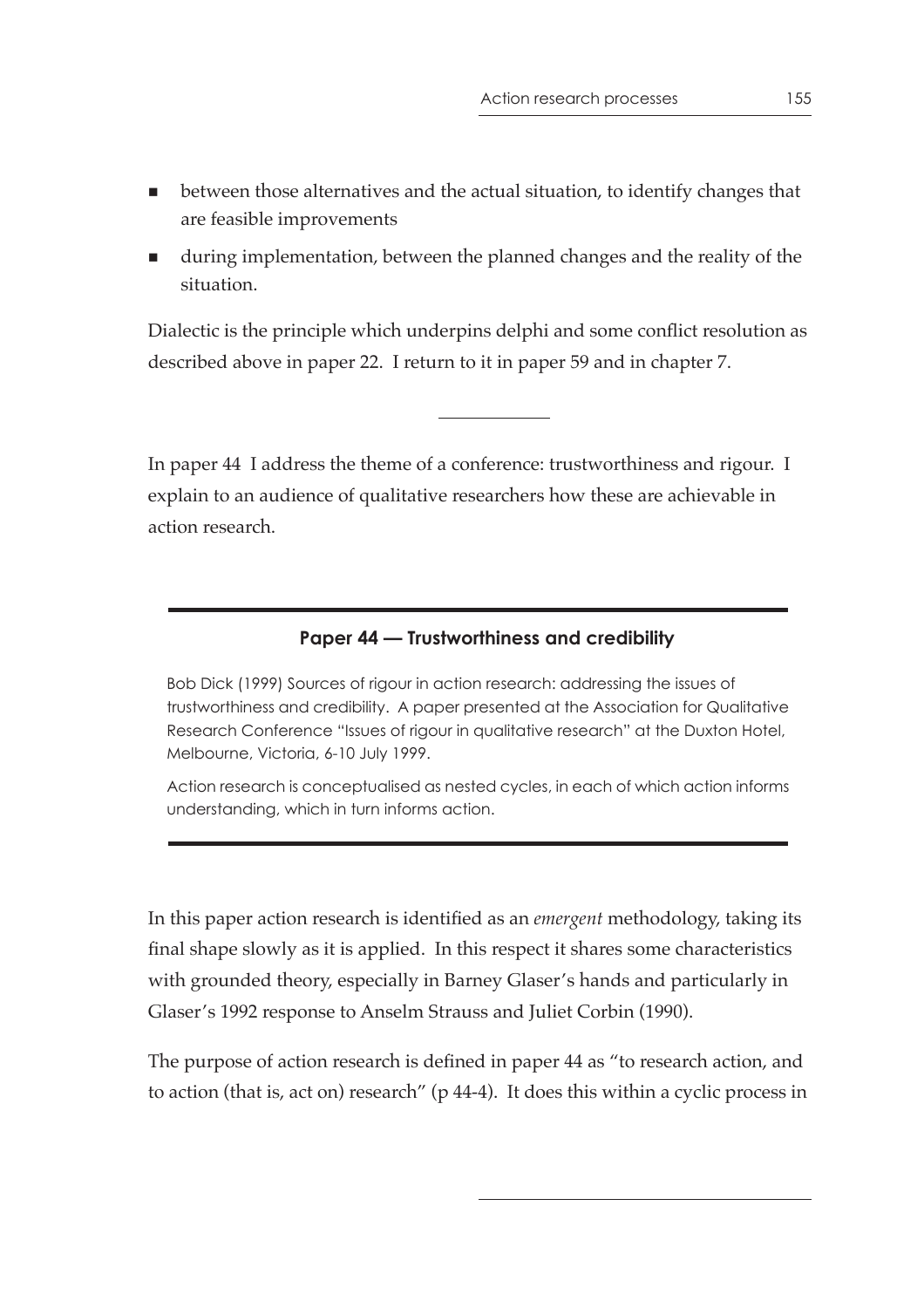which action informs understanding, which in turn informs action. Importantly, the cycles operate over many different time periods. There are nested cycles: cycles within cycles within cycles. Within each of these many cycles, assumptions and theories and plans can be tested by being put into action.

Rigour is also an emphasis of the monograph *Rigour without numbers*. As with some earlier papers, the monograph emphasises the use of dialectic processes for data interpretation. It also addresses some of the ways in which theory and practice can be integrated.

#### **Monograph —** *Rigour without numbers*

Bob Dick (1999) *Rigour without numbers: the potential of dialectical processes as qualitative research tools*, third edition. Brisbane: Interchange

The early part of the monograph builds an argument that quantitative and qualitative methods have different strengths. They are appropriate for different purposes. Sometimes qualitative methods fit the complexity of reality better. Sometimes they sacrifice rigour to achieve this.

Dialectical methods are then offered as a way of increasing the rigour of qualitative methods. Their use is illustrated by delphi, convergent interviewing and conflict resolution processes.

The final section of the monograph shows how theory and practice, rigour and relevance, can be better integrated. Redesigned processes for focus groups and group feedback analysis demonstrate how this may be done.

I've already discussed dialectic, especially in paper 24 on the delphi process. I also return to it later. Here I wish to draw attention to another feature of this monograph — a description of some of the ways in which theory and practice can be integrated. In the chapter "Integrating theory and practice" [p 59] the monograph examines two processes. The processes are Frank Heller's group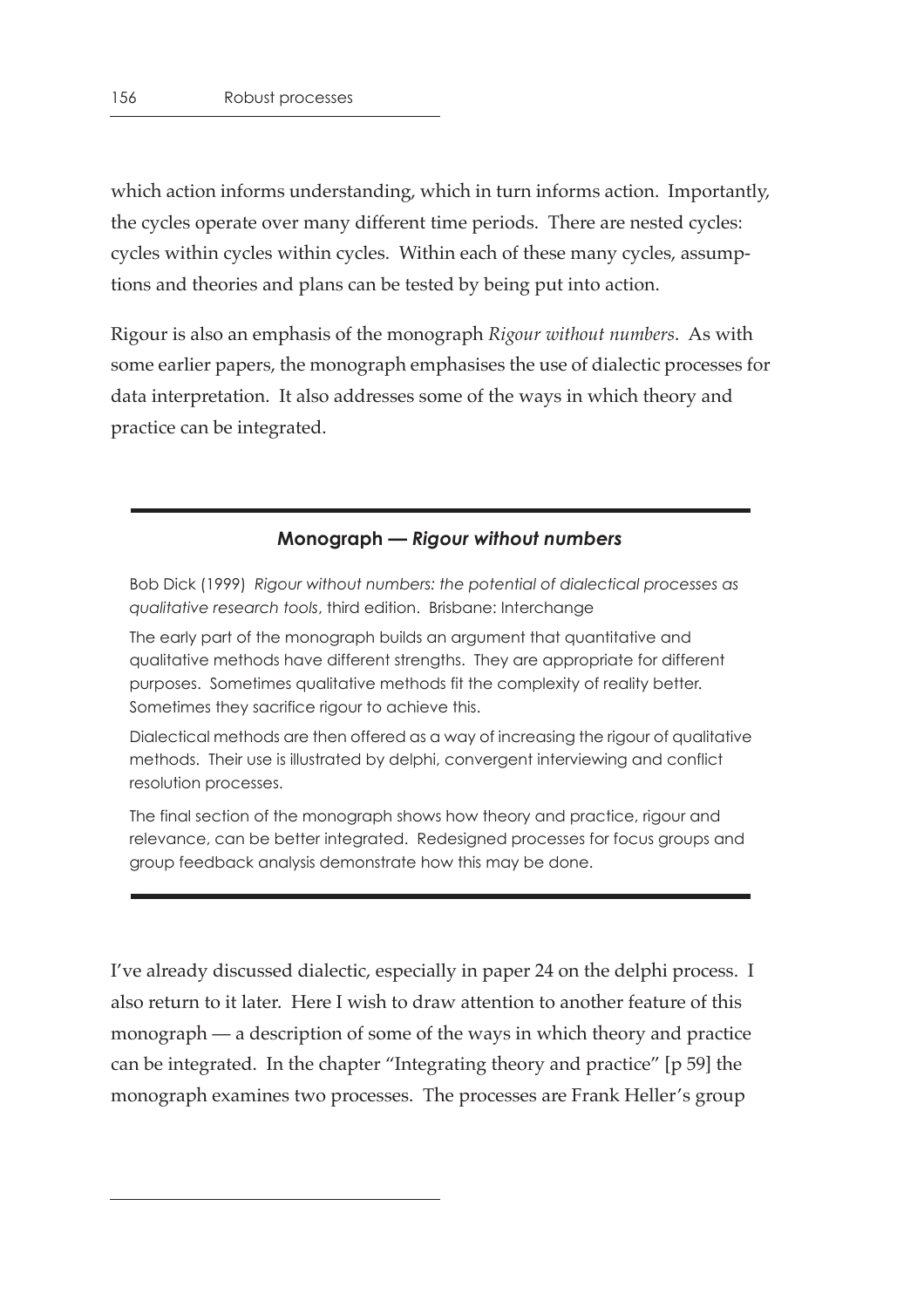feedback analysis, GFA (Heller, 1969), and focus groups (for instance Morgan, 1988). The processes are modified to improve the integration of theory and practice.

Heller describes GFA primarily as a research tool. A group of people respond to a survey questionnaire. The results are then fed back to them immediately (or more usually after a lunch break) for interpretation. I describe a variation in which the questions are asked as well as answered by the group. This increases involvement and relevance. I then capitalise on participants' increased involvement by also facilitating action planning by them.

A common organisation development technique is survey feedback (French and Bell, 1999). It was more common in the 1980s but is still in use; for intance see Sharkey and Sorenson (2002). In survey feedback a written survey is completed by all organisation members (or by a sample which taps all levels and parts of the organisation). After analysis by the researcher, results are fed back to everyone who took part. Action planning then follows.

There are several advantages to using GFA instead of survey feedback, including the following:

- there is almost no time delay between answering the questions and seeing the results
- **Participants can discuss the reasons for the answers they gave while those** answers are still fresh in their mind
- team-specific issues are not lost in overall results, but can be acted on by the team
- $\blacksquare$  the results can be collated by the participants, a group at a time, increasing transparency
- participants are directly involved in asking the questions, as well as answering them and interpreting the answers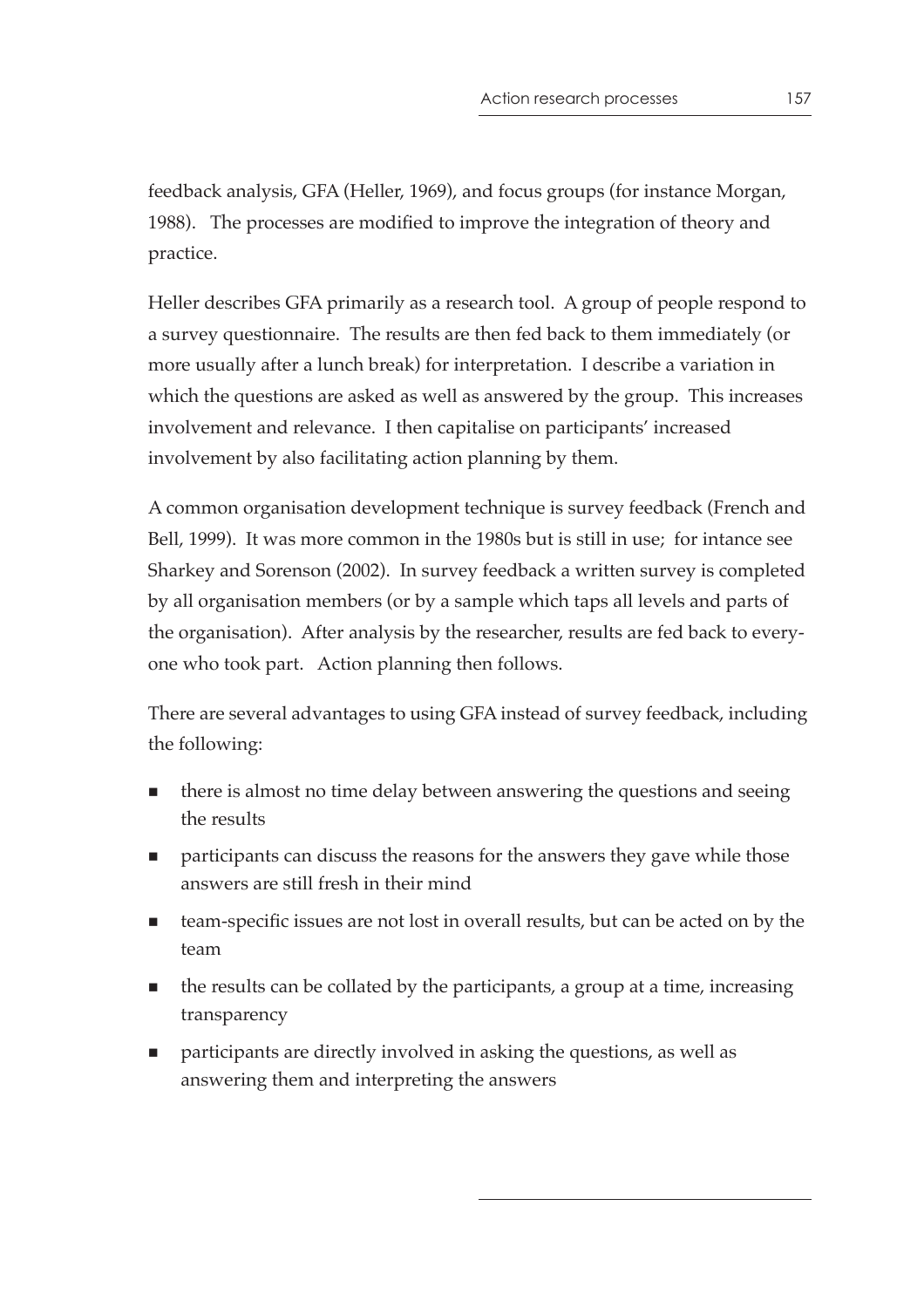in action planning, participants can identify which actions they can take, and which actions they would like to see others take; this increases participant involvement in the changes which result.

The first three advantages apply to conventional GFA as well as the variation I've described. The final three advantages apply only to the variation.

Participant involvement need not compromise the research outcomes of the process. The researcher may also include questions to be answered. The analysis can consist (as with Heller's version) of identifying measures of central tendency and spread in the distribution of responses. This allows the results to be compared and collated across teams.

Focus groups are a form of group interview. Most used in marketing research they can also gather attitudinal information on other topics. A facilitator guides a discussion of some nominated topic. The discussion is recorded (often on video) and analysed in depth. Some skill is required of the facilitator, as Krueger and Casey (2000) explain. It's usual for a homogeneous group of between 8 and 12 participants to take part (Edmunds, 1999). The homogeneity reduces conflict.

The variation I describe is more structured. Participants are given thinking time before the discussion begins. Each participant then provides her or his answer to the opening question, while others listen for themes. After the themes are collected the participants interpret them. If action is a desired outcome, the interpretations then guide action plans which the participants develop.

The structure allows facilitation by novices. It also allows larger and more diverse groups. For instance in a recent change program, some colleagues and  $I<sup>4</sup>$ coached organisational members who ran focus groups to define organisational needs. The group size was between 20 and 24. Each group was selected to be a maximally diverse sample: the organisation in microcosm.

<sup>4.</sup> The colleagues were Kerry Cronan, Ira Smith and Dick Hicks.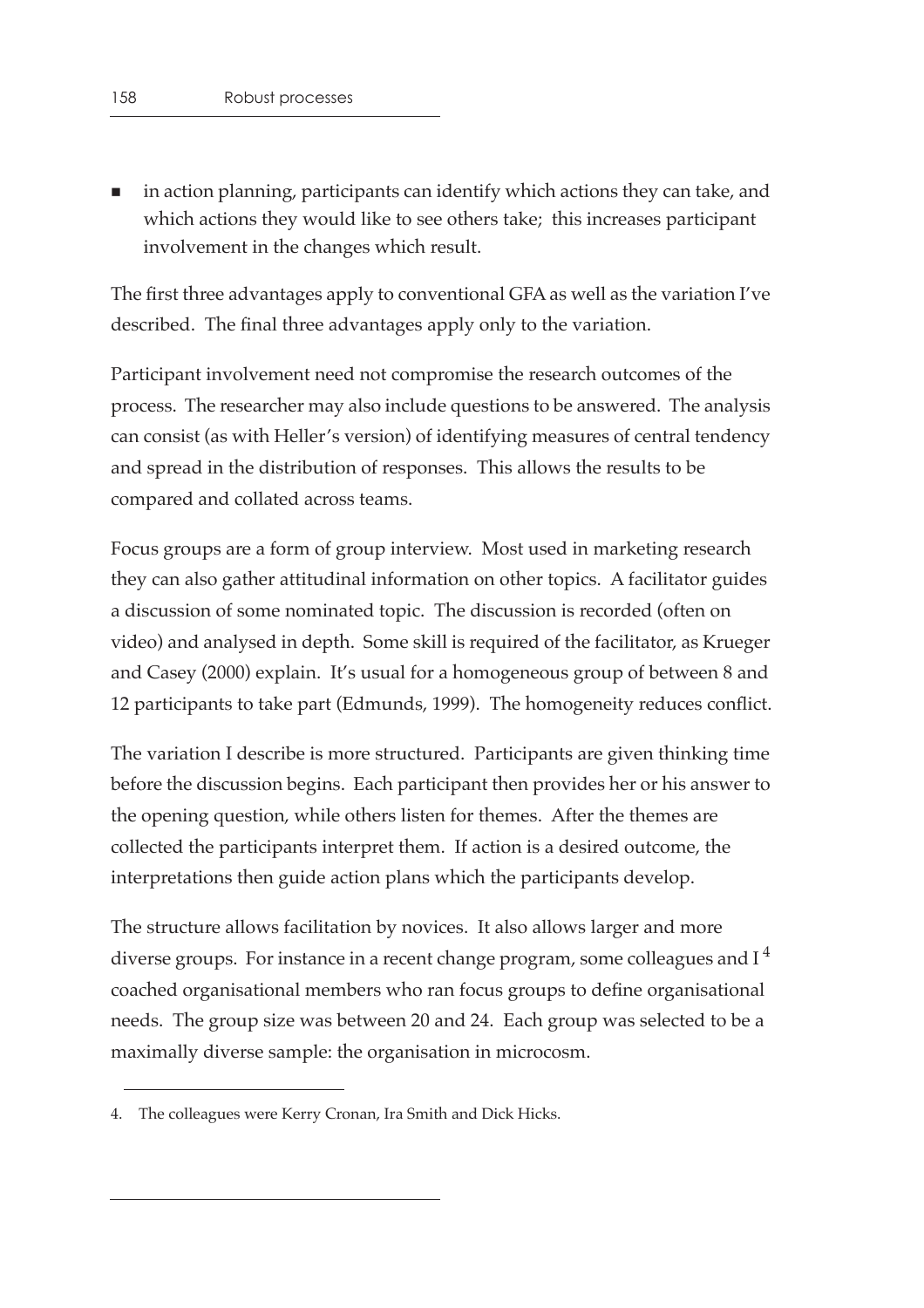My colleagues and I tested the results of the focus group against interviews which we conducted. We also invited comment to us from individuals in the organisation and from a reference group (itself a maximum diversity sample). There was good agreement.

GFA and focus groups are explained in more detail in the two papers which follow. Paper 45 describes a modified GFA process. Paper 46 does the same for focus groups.

## **Paper 45 — Small group decision making**

Bob Dick (1990) *Small group decision-making: a robust version of Heller's group feedback analysis*. Chapel Hill: Interchange. Revised from an earlier drafts written in 1988. There have been minor corrections since 1990.

The paper provides a rationale for small group decision making, and describes in some detail how it might be done.

## **Paper 46 — Structured focus groups**

Bob Dick (1999) *Structured focus groups*. Chapel Hill: Interchange (mimeo). An unpublished paper first written in 1993 and revised in 1994 and 1999.

This paper was written as a resource document for helping people learn to facilitate focus groups. It describes the process for a structured form of focus group.

As I've already dealt with these processes above I won't give them further attention here. Instead I'll move on to considering three papers which discuss certain characteristics of action research.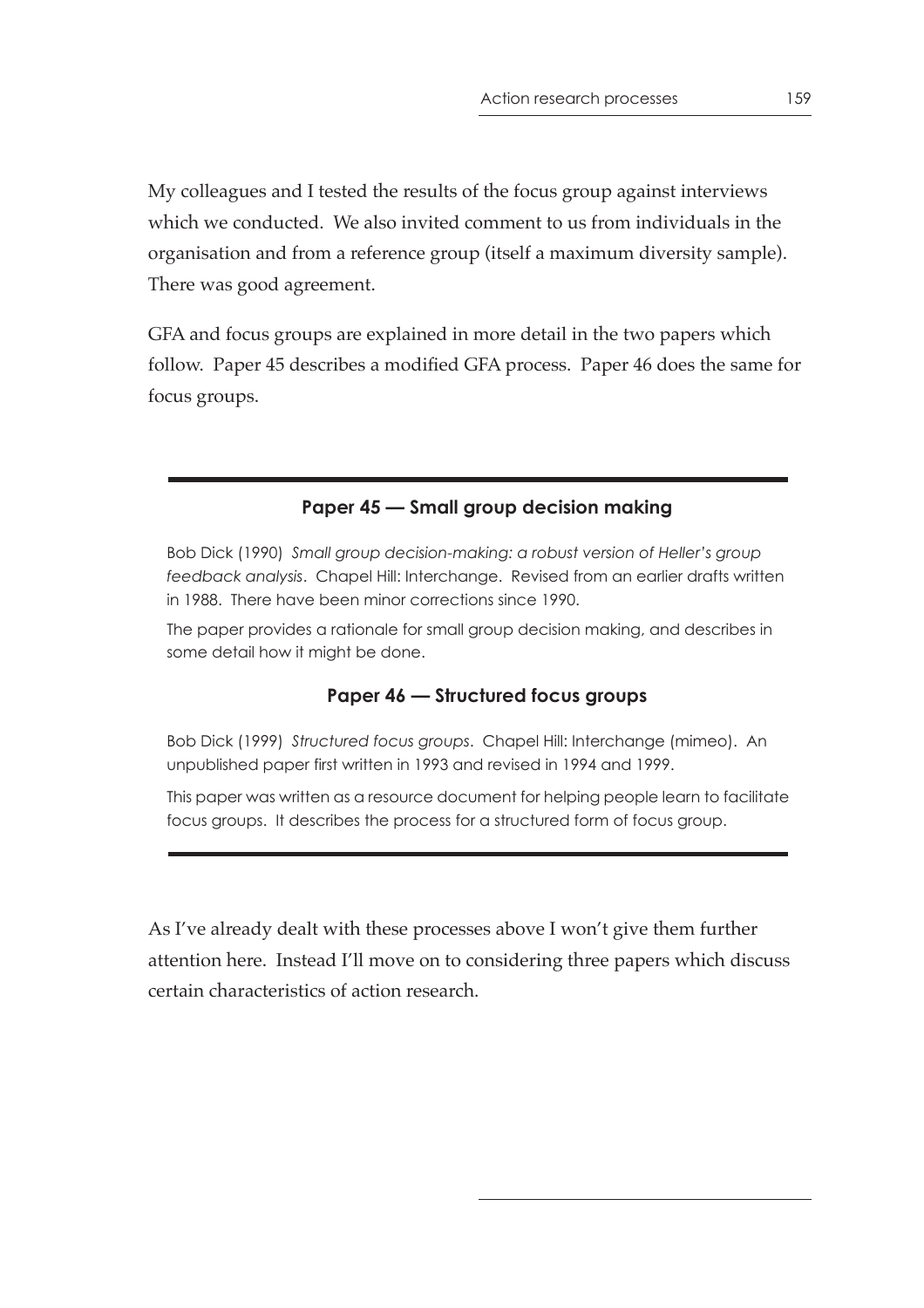# **Characteristics of action research**

These papers discuss in turn the nature of action research as meta-research, emergent research, and a source of empowerment. First, here is the paper on action research as meta-research (paper 47).

#### **Paper 47 — AR as meta-research**

Bob Dick (2002) Action research as meta-research. A paper prepared for the International Sociological Association Conference, Brisbane, 7-13 July 2002.

After a brief description of action research the paper explains that researchers can use action research to improve their research practice.

Intended for an audience unfamiliar with action research, the paper first presents an overview of the methodology. It then explains that practitioners learn from experience using an informal process which resembles action research. Researchers can therefore also use action research to improve their practice as researchers — that is, action research can be meta-research. With regular and critical reflection it can be expected that learning from experience would be more rapid and more effective.

It's a puzzle to me that this isn't a more common topic in the action research literature. I would have assumed that people who use action research would also use it to research their action research. Presumably they do; but few have written about it until recently. Some examples ... Sally Ebest (2001) talks about action research on action research. There are elements of action research as metamethodology in Bill Torbert's (2001) "first person research", as I mention in paper 47. (See also Chandler and Torbert, 2003). Nick Wright (2004:81) sees action learning "as an overarching approach rather than a specific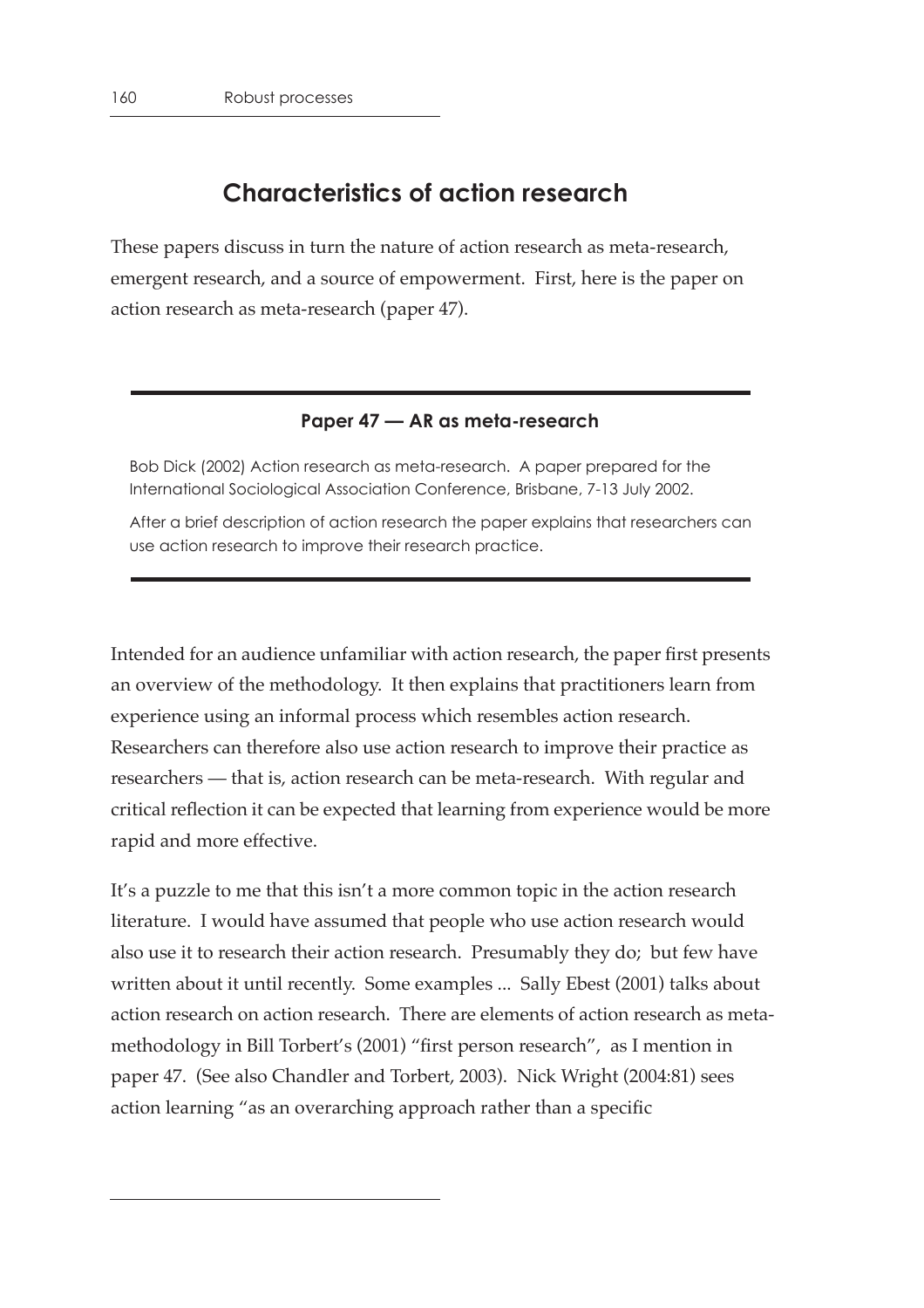methodology". Dennis List (2004) reports plans to use action research as a metamethodology to refine his futures methodology.

This may be partly a matter of terminology. The term "meta-methodology" isn't in wide use. Nor is the word "emergent" often used to describe action research methodology, though it clearly is.

## **Paper 48 — Emergent methodologies**

Bob Dick (2001) Making the most of emergent methodologies: a critical choice in qualitative research design. A paper prepared for the Association for Qualitative Research conference, Melbourne, 5-7 July.

Characteristics of grounded theory and action research are identified. Ways are then described of combining the best features of each.

Barney Glaser (1998, 2001, and especially 1992) vigorously defends a form of grounded theory that is emergent. He contrasts it with what he calls hypothesistesting research, by which he means research which tests hypotheses derived from prior literature.<sup>5</sup> In this paper I use a comparison with grounded theory to identify some of the ways in which action research is emergent. Based on this I also suggest aspects of action research which might repay more attention.

(Papers 51, 60 and 61, below, include material on grounded theory and are also relevant here.)

Unlike the topics of meta-research and emergence, emancipation is well covered in the action research literature. A well-cited example is Wilfred Carr and Stephen Kemmis's 1983 book *Becoming critical*. In the next paper Gerry Roberts

<sup>5.</sup> Most research is in a sense hypothesis testing. The question is where the hypotheses come from, theory or data. For this reason I prefer the labels "theory driven" and "data driven".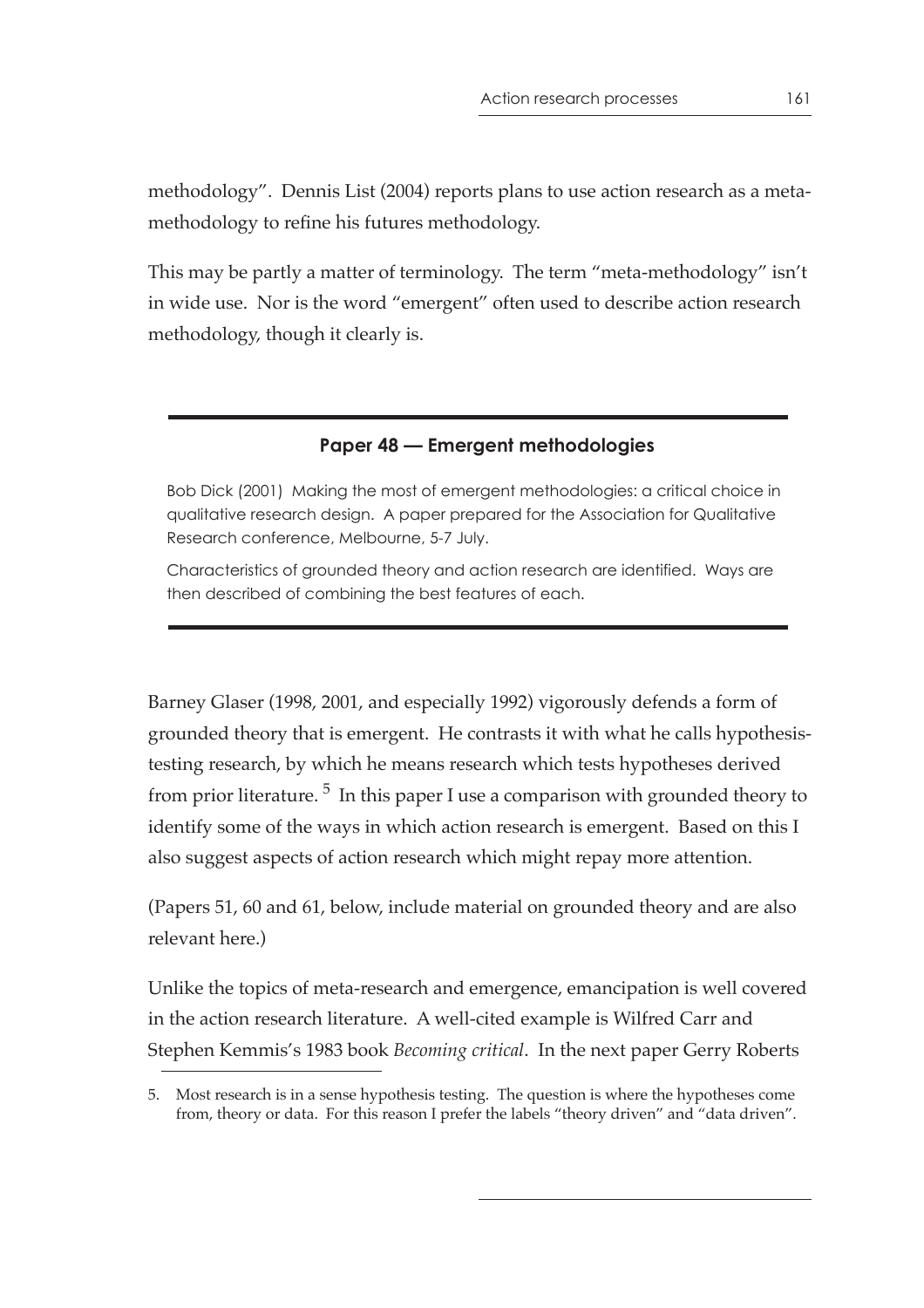and I add to this literature. We identify six choices which a researcher faces and which impact on the experience of emancipation by participants.

#### **Paper 49 — Emancipatory choices in AR**

Gerry Roberts and Bob Dick (2003) Emancipatory design choices for action research practitioners. *Journal of Community and Applied Social Psychology*, 13(6), 486-495.

Six choices which can influence the emancipation experienced are identified. For each choice we discuss ways in which emancipation can be achieved without unnecessary sacrifice of other research qualities.

In writing the paper we drafted three choices each and then refined each others' work.

We identify six important choices which can influence whether participants experience a process as emancipatory:

- whether the process is data or theory driven,
- $\blacksquare$  the level of skill of practitioners in using emancipatory processes,
- **n** an action emphasis versus a research emphasis,
- $\blacksquare$  the level of sophistication of the methodology in use,
- the style and extent of participation, and
- differing epistemic beliefs especially between participants and practitioners.

Many of these choices relate to the "robust processes" theme of this explication. The more robust the processes, the easier it is for participants to be engaged fully in them. These are choices which action researchers inevitably face, explicitly or implicitly. When they are explicit a more informed choice can be made. As well [p 49-3]: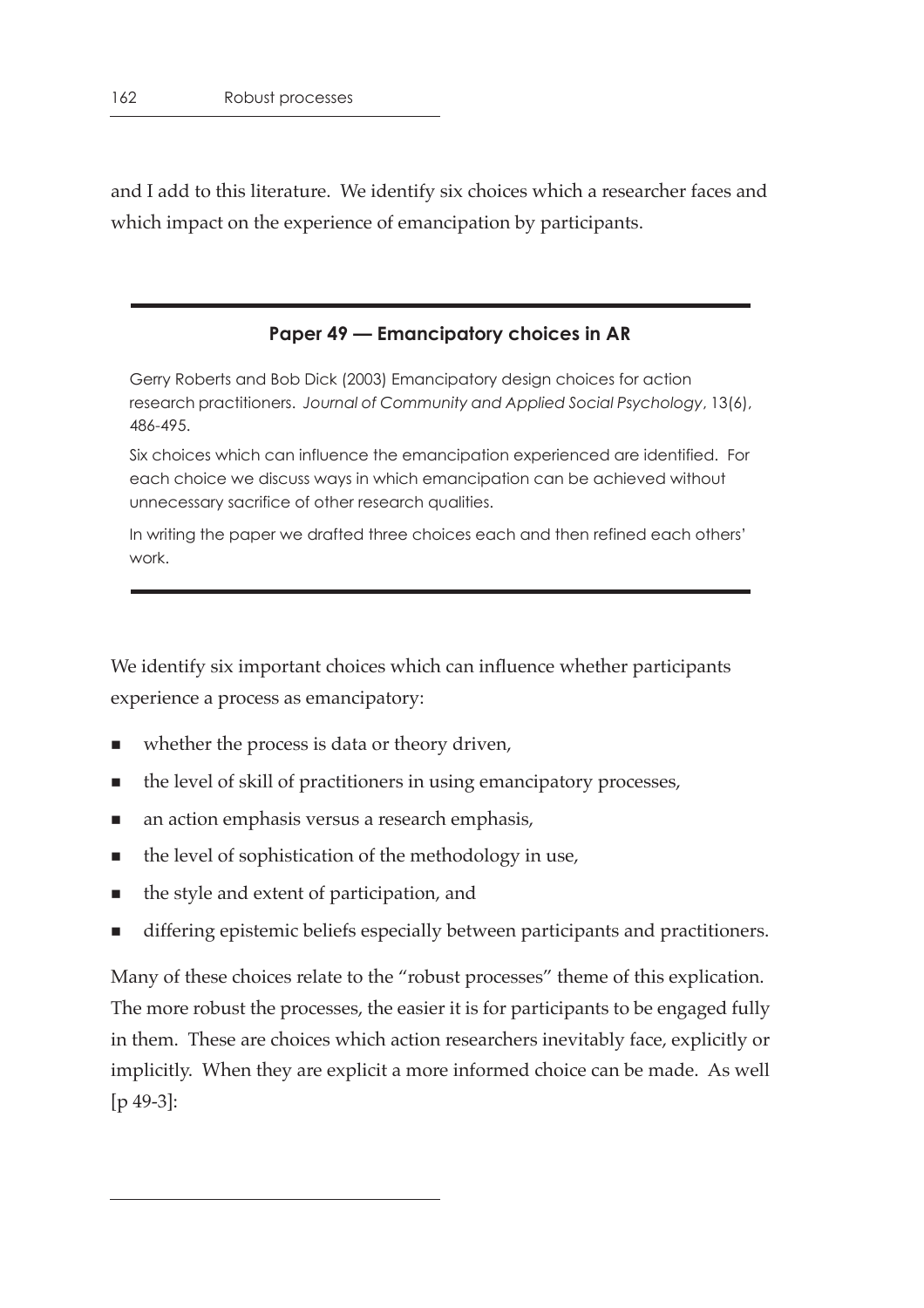Choices can often be made which both expand participant emancipation and at the same time achieve other advantages appropriate to the research context. At other times the emancipatory choice may be made, but disadvantages of that choice may be minimised in some way.

The point I wish to make here is that explicit choices are also more emancipatory for the researcher than are prescriptions. Prescriptions may generate either blind observance or a reaction against them. Choice encourages reflection.

Such design choices also face thesis candidates.

# **Action research theses**

The target readership for the five papers in this section consists of thesis candidates and to some extent their supervisors. Some of these papers, and especially the paper which immediately follows, were intended as guides for candidates who may be more familiar with other approaches. A further purpose of the document was to help candidates justify their thesis to examiners who might not be familiar with action research.

## **Paper 50 — Action research theses**

Bob Dick (1993) *You want to do an action research thesis? — How to conduct and report action research*. (Including a beginner's guide to the literature). Chapel Hill, Qld.: Interchange. [Also Buckingham: IMC Courseware] Available on the web at http://www.scu.edu.au/schools/gcm/ar/arp/arthesis.html After describing action research, the document addresses in turn:

- the advantages and disadvantages of action research
- choosing an approach from the many varieties of action research
- carrying out the research project and
- **writing the thesis.**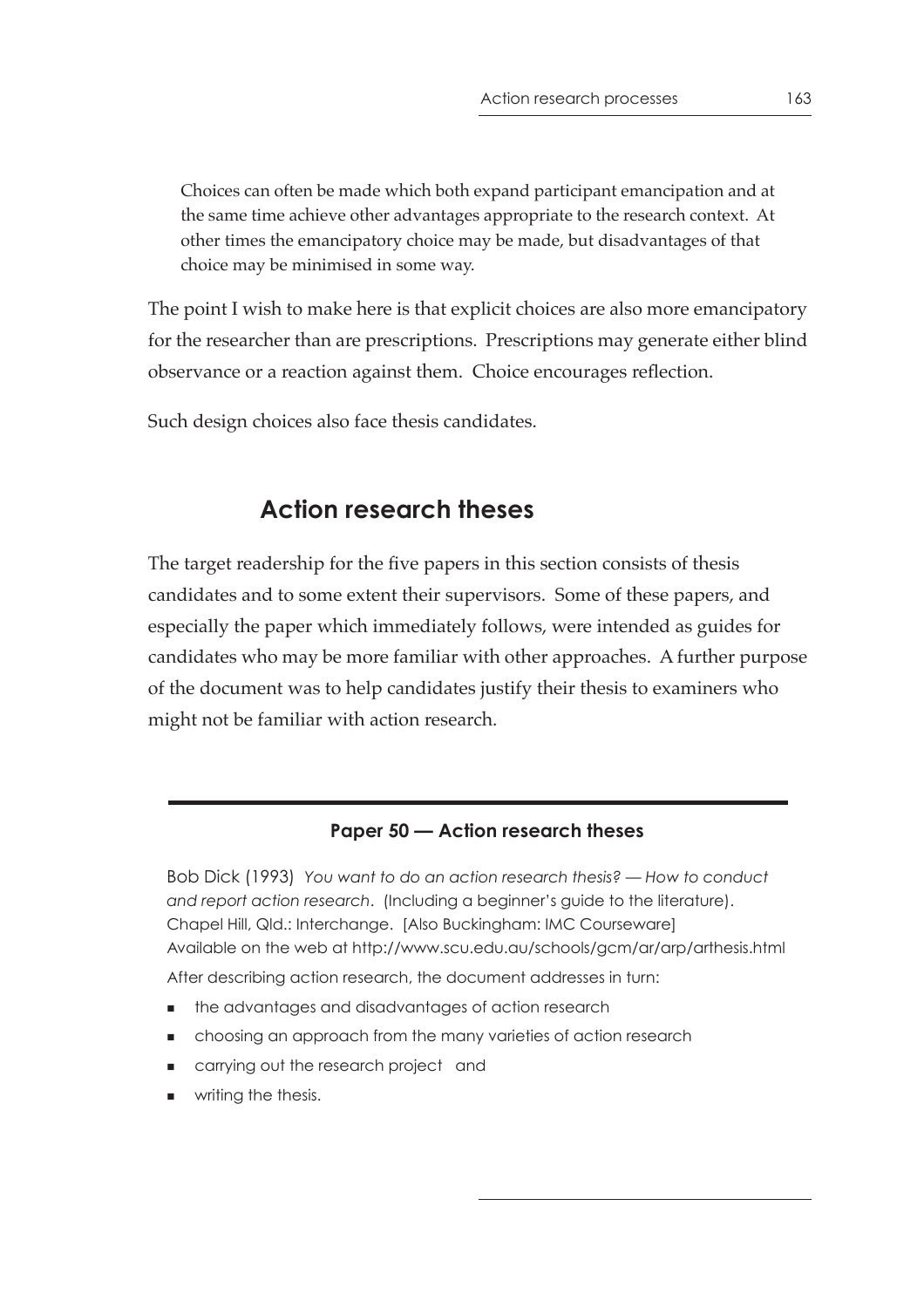A substantial bibliography, partly annotated, is then included. An afterword concludes the thesis with some personal reflection.

I intended the document to be pluralistic. There are several research paradigms. Action research is only one of them. Within action research there are many varieties. (When I revise the document I'll add several more). Within these varieties there are many ways of operationalising the collection and analysis of data and the involvement of participants. Each of these represents choices. Any of those choices may be valid depending on the circumstances.

I also tried to encourage making choices suited to the purpose and research situation. To this end I suggested as one possibility that the thesis might be structured around the contribution to knowledge.

Choice is even more explicit in the next paper.

#### **Paper 51 — Theses and dissertations**

Bob Dick (2002) Action research for theses and dissertations. *The Learning Organization*, 9(4), 159-170. This invited paper first appeared in O. Zuber-Skerritt, ed. (2000) *Action learning, action research and process management: theory, practice, praxis*. Brisbane: Action Research Unit, Faculty of Education, Griffith University.

The paper is sructured around eight design choices which a thesis candidate can usefully consider.

Final sections identify some traps in doing action research. Ways of escaping the traps are suggested.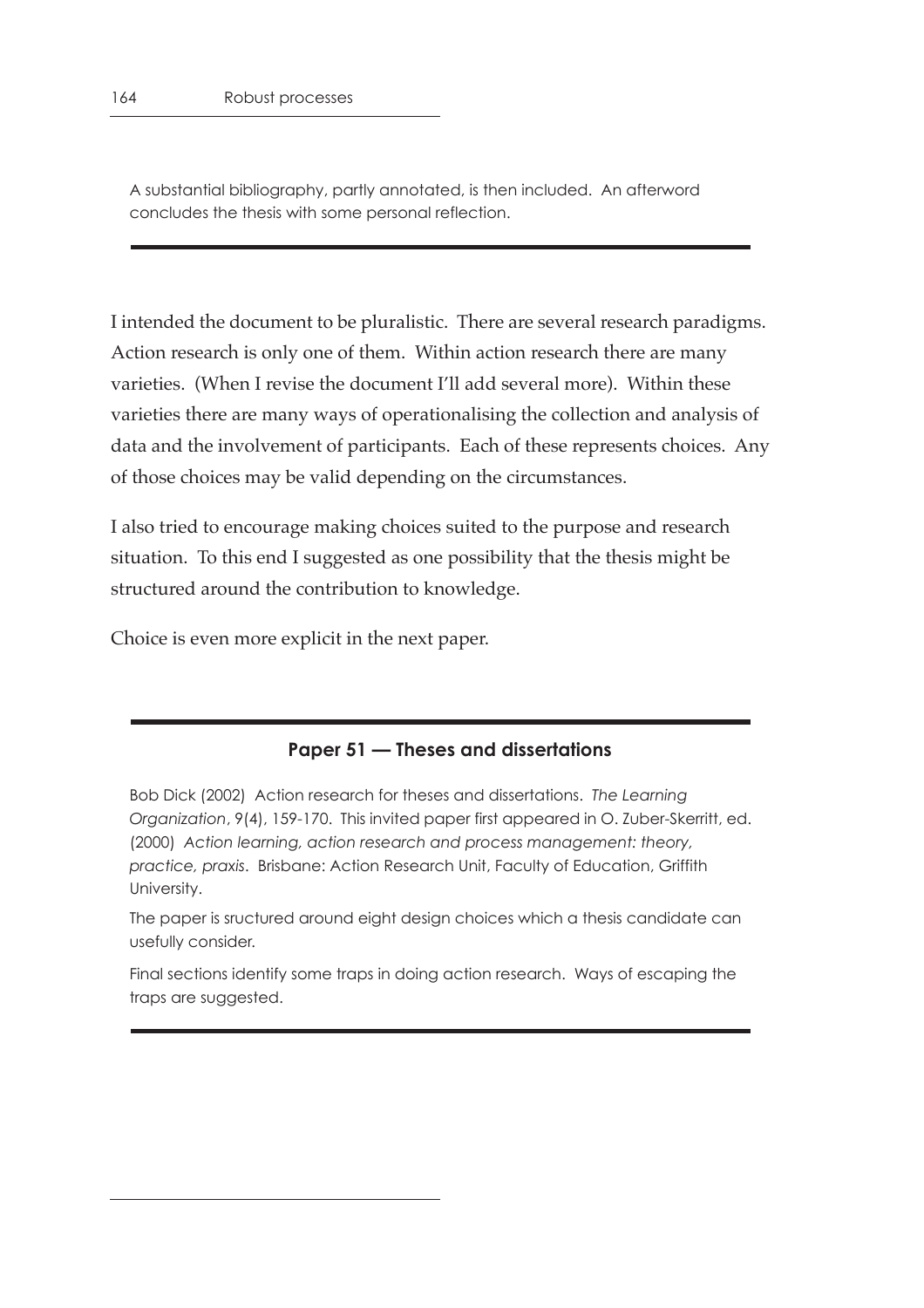Implicitly or explicitly the choices identified are made when a research candidate settles on a research design. Some of the choices are covered in the literature. Some are not. I suspect some of the latter are not usually recognised as choices. I think almost all of these choices could usefully be given more attention than they usually are.

The paper also suggests that a candidate may use an action learning approach as a useful complement to action research. The next paper enlarges on that topic as it applies to supervision at a distance.

## **Paper 52 — Email thesis supervision**

Bob Dick and Alan Davies (1995) Thesis supervision at a distance: the potential of email. A paper presented at the Open Learning Conference, Ballina, 4-6 September 1995.

Based on experience supervising theses at a distance by email, the paper identifies the major advantage of overcoming limitations of time and space. Disadvantages of email supervision are also described, and some ameliorating strategies offered.

I co-authored the paper with Alan Davies, with whom I also co-supervised by email a number of theses. We planned the paper together. We exchanged drafts as we revised them until both of us were happy with the final product.

The paper illustrates two strategies which (I will argue) increase the robustness of a process.

- Where there are unavoidable constraints, look for ways of capitalising on them. Try to make assets of them rather than liabilities.
- Where disadvantages remain, look for ways of reducing or removing them or (where this isn't possible) ameliorating their effects.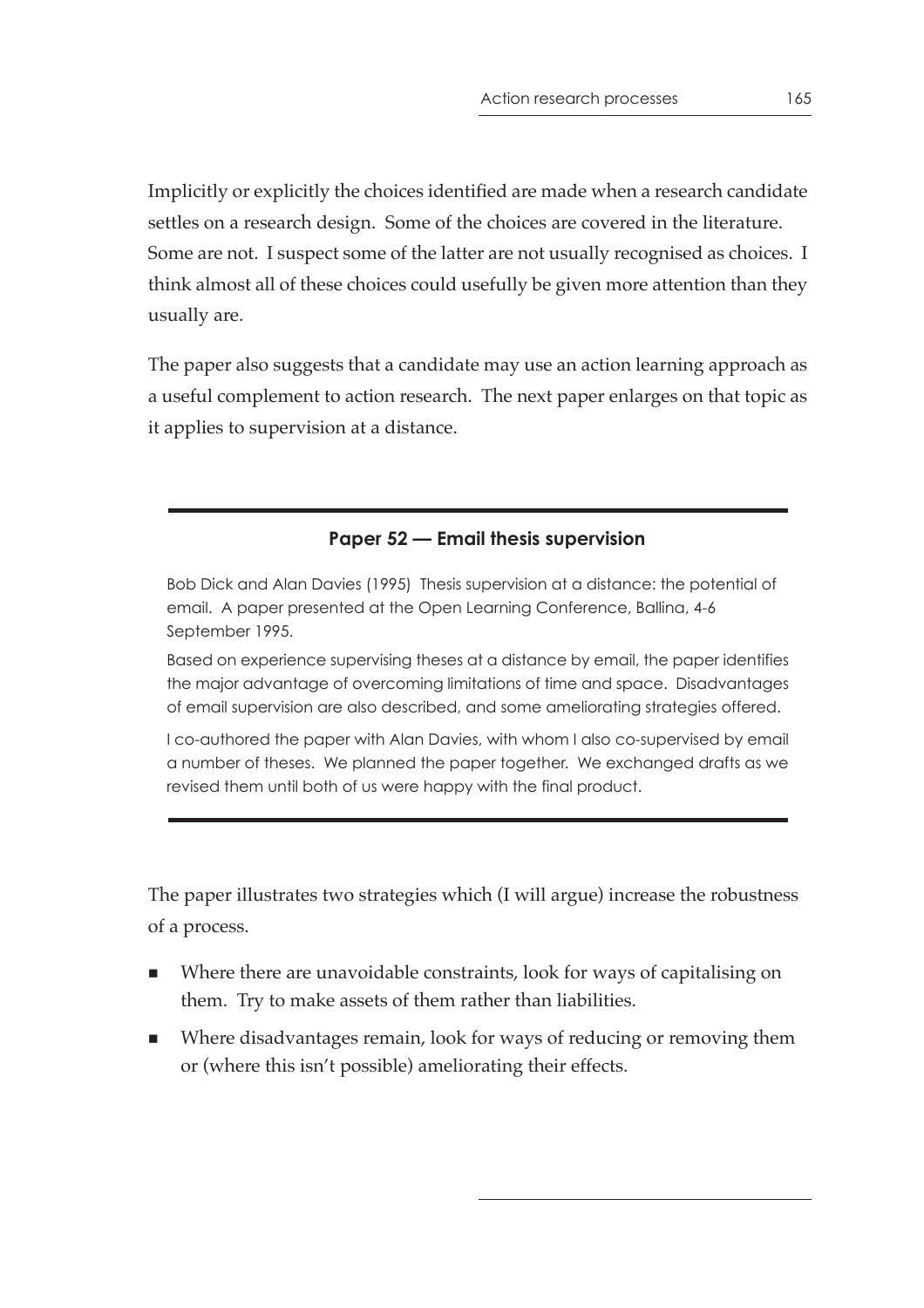## **Paper 53 — Action research theses**

Bob Dick (1995) Action research theses. A resource paper accompanying AREOL, the on line course in action research. Available on line at http://www.scu.edu.au/ schools/gcm/ar/arp/phd.html

The paper describes some of the reasons for choosing an action research methodology in thesis research. It asks a series of questions which address both action and research outcomes.

The paper illustrates two ways in which a novice can be guided without being unduly constrained. The questions scattered through the paper serve as a checklist of topics which warrant attention. They don't prescribe an answer.<sup>6</sup> Examples are provided of some of the ways questions might be answered, without presuming this is the only way.

In the paper I mention Paul Ledington's statement that a thesis is a large work with one new sentence in it. This serves as a strategic concept<sup>7</sup> by emphasising that the purpose of most of the thesis is to justify the contribution to knowledge.

The next paper directly addresses the fear that action research is too risky a methodology for a thesis.

## **Paper 54 — Is action research too risky?**

Bob Dick (1994) Action research: is it too risky for theses? Address to Social Psychology Study Group, School of Behavioural Science, Griffith University, May.

<sup>6.</sup> As I reflect on this paper I now recognise places where a reader might interpret a statement as prescriptive. If I were to revise it I would try to make clear that this is not my intention.

<sup>7.</sup> As discussed earlier this is a concept which introduces a new way of perceiving a situation.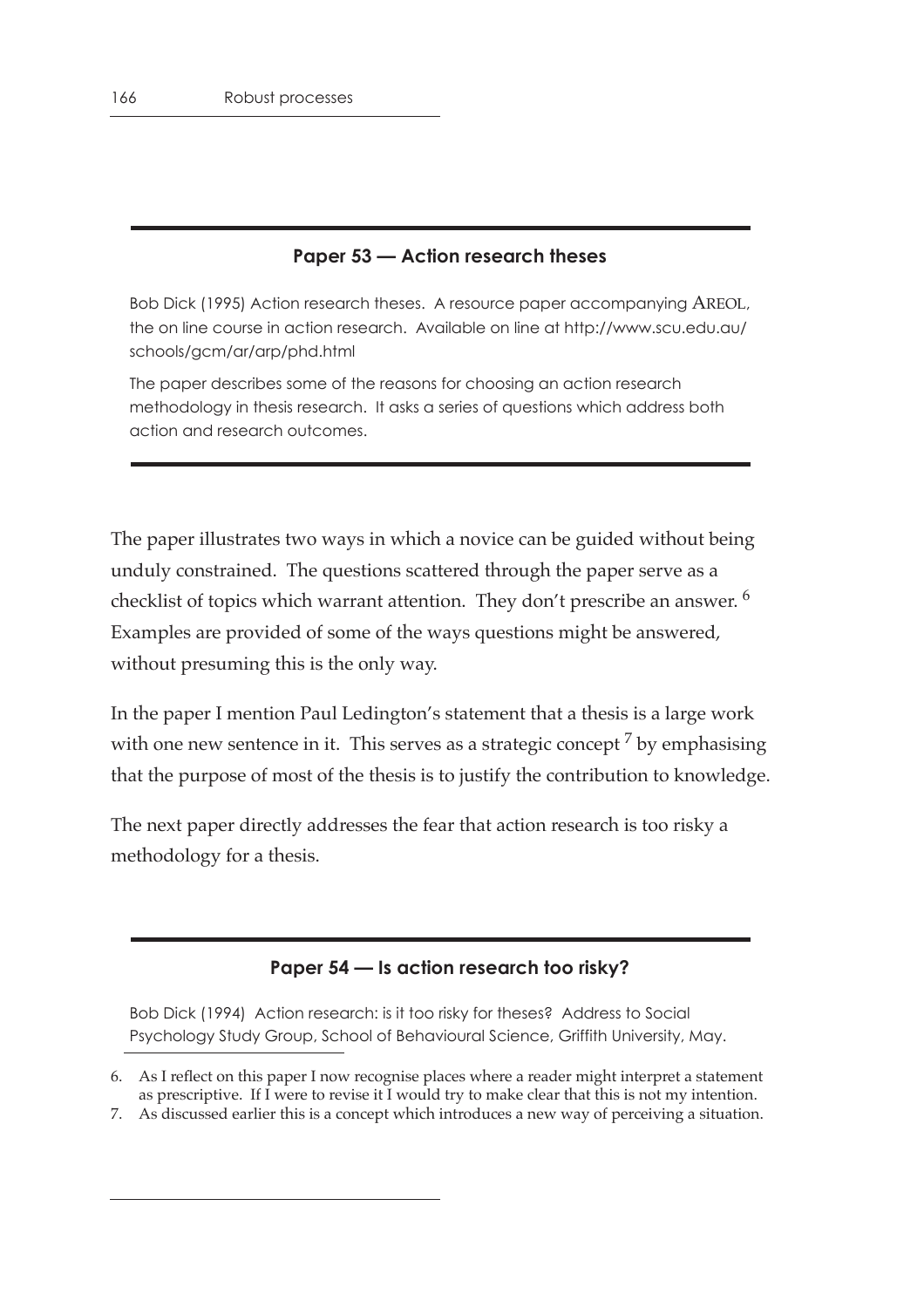This is a transcript of an unscripted talk. In it, I describe action research as it applies to theses and dissertations. I do so in ways which are intended to make sense to an audience of experimental and quantitative researchers.

Much of the audience was expected to be sceptical. They seemed likely to view action research as poor research, or at least risky for thesis purposes. The paper illustrates a number of ways of increasing robustness in the face of scepticism. In particular it

- immediately surfaces the scepticism so that it becomes discussable. For example the topic raises the question of possible risk in using action research for thesis purposes.
- identifies common ground. For example it shows that experimental and action research theses both seek to make a contribution to knowledge.
- uses strategic concepts to open up possibilities not previously thought about. For instance it defines a thesis as a large piece of work with one original sentence in it.
- uses anecdotes to make a point. For instance it relates how I found experimental research a poor fit to consultancy situations though I use it in laboratory situations.
- **a** adopts a superordinate view such that apparently contradictory approaches can be reconciled. For instance, different sorts of research questions require different methodologies to answer them.

In the next section I very briefly present some reviews I have written.

# **Reviews**

There are four papers here. The first two are book reviews. These are followed by a review of recent action research literature. Finally there is a response to a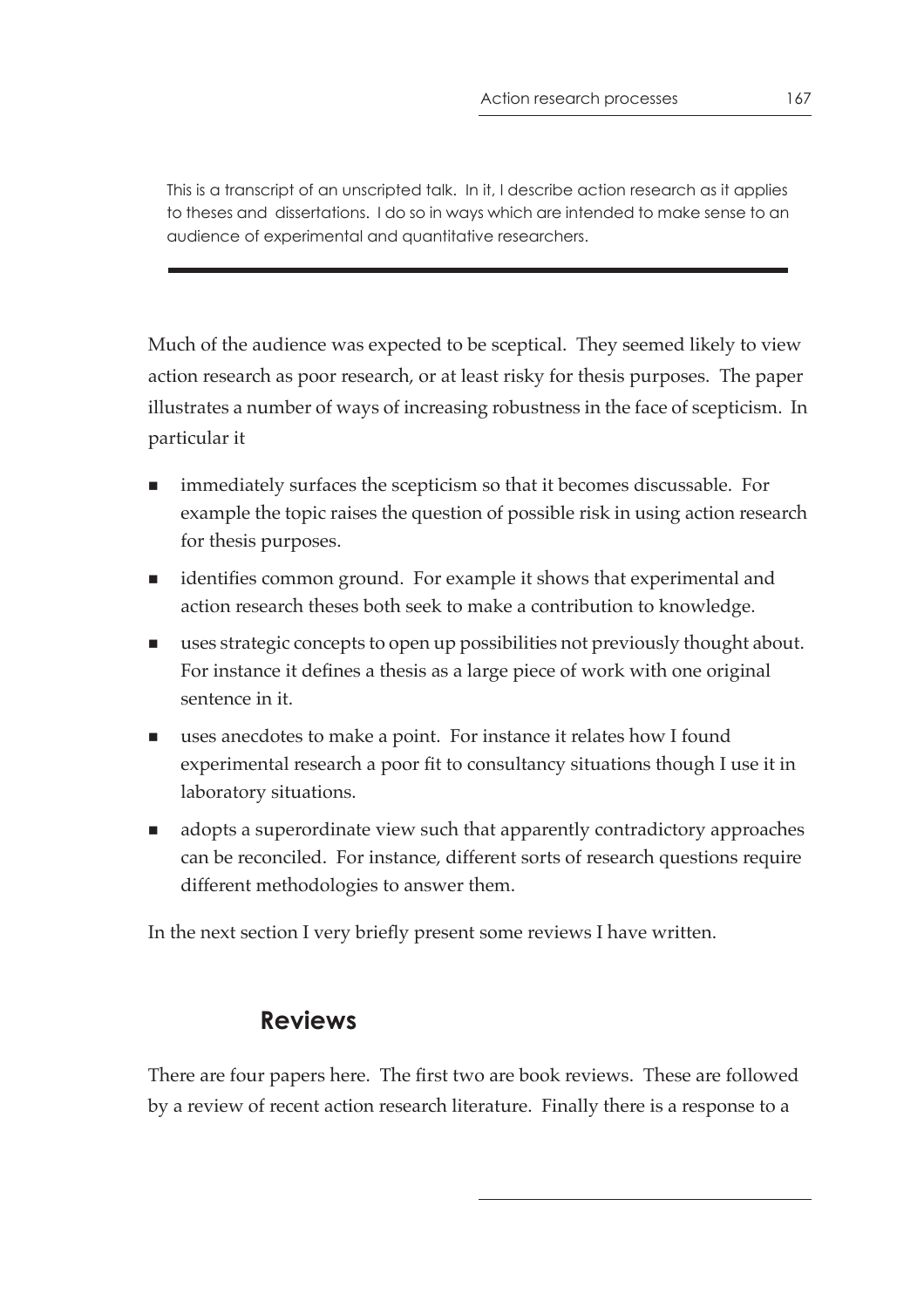discussion paper in an action research journal. All four of these papers were invited. They are included for the background they provide on the action research literature and for some of the themes to be found there.

#### **Paper 55 — Utopia made practical**

Bob Dick (2001, October). Utopia made practical? Action research comes of age. Review Essay: Peter Reason & Hilary Bradbury (Eds.) (2001). *Handbook of action research: participative inquiry and practice* [32 paragraphs]. *Forum Qualitative Sozialforschung / Forum: Qualitative Social Research* [On-line Journal], 3(1). Available at: http://www.qualitative-research.net/fqs-texte/1-02/1-02review-dicke.htm.

An invited book review of the first edition of the *Handbook of action research*.

Reviews inevitably say as much about the reviewer as about the reviewed. Here, though, my interest is in what the authors of the 45 chapters of the *Handbook* had to say.

What is evident is the great variety of methods now subsumed under the "action research" banner. I would like to think that this represents a greater selfassurance on the part of action researchers. They now have less need to compete against one another.

#### **Paper 56 — Review: The essential U&I**

Bob Dick (2002) The essential U&I. Review of Wadsworth, Yoland, ed. (2001) The essential U&I. Melbourne: Victoria Health Promotion Foundation. ISBN 0-9579990-0- 3. [pp 225 + xi] Au\$27.50. *ALAR: Action learning and action research journal*, 7(2), 106-112.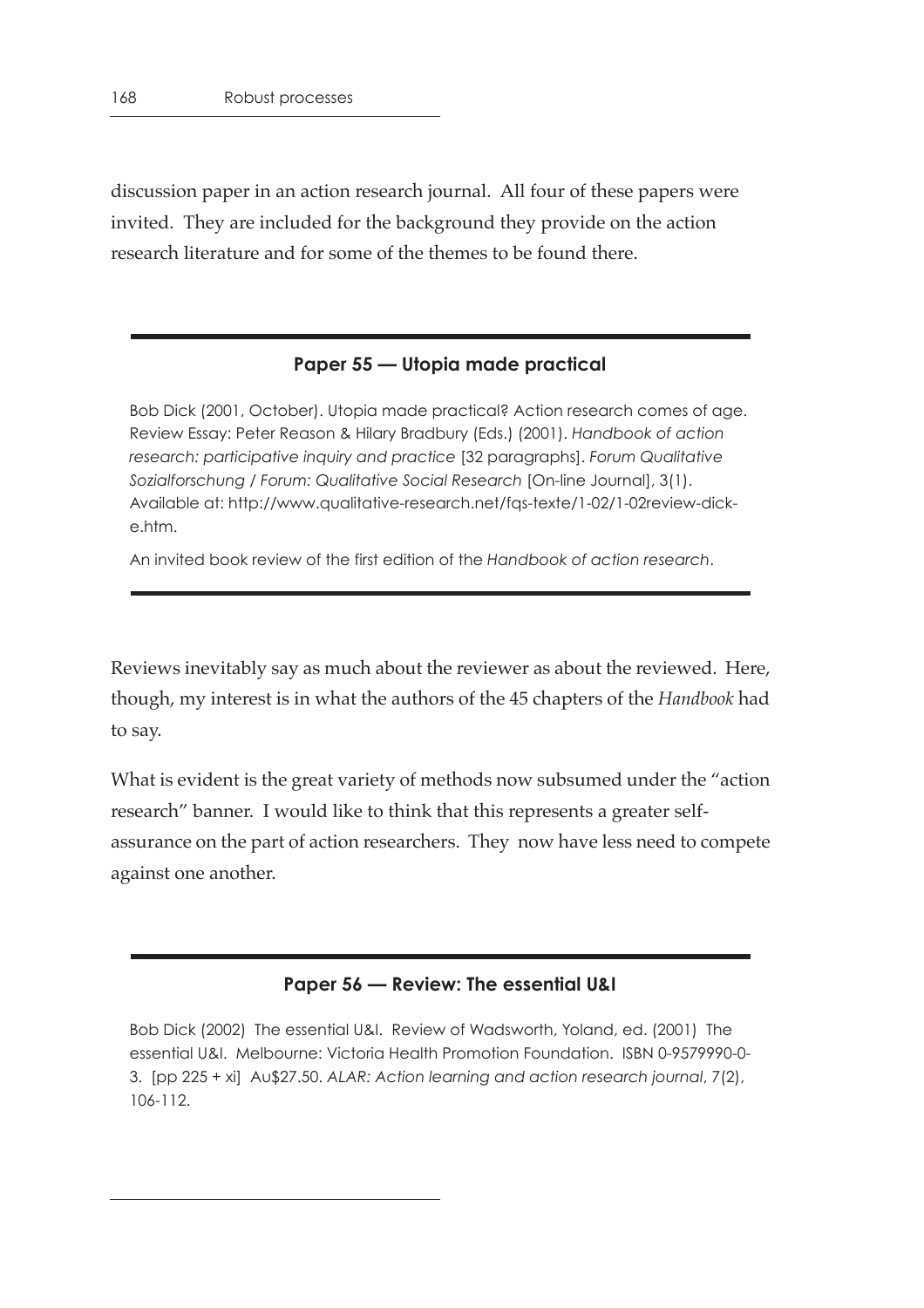An invited review of a report into a highly participative study in the mental health field.

Yoland Wadsworth is a highly skilled researcher and practitioner. The culture and as I suggest, the archetypes — in the field of mental health nevertheless made it difficult to achieve good outcomes. Yoland's report demonstrates the high level of flexibility and responsiveness that was required. In re-reading the report it occurs to me that initial unfreezing is often required in such strong cultures.

#### **Paper 57 — Action research literature**

Bob Dick (2004) Action research literature: themes and trends. *Action Research*, 2(4), 425-444.

An invited review of recent action research literature.

As I note in this review, the most prominent feature of recent action research literature is the growth of strength oriented approaches such as appreciative inquiry. Such approaches can increase robustness of interventions by reducing the need for defensiveness.

In contrast, high reliability organisations pay a lot of attention to error and failure, though not in a defensive way. Karl Weick and Kathleen Sutcliffe (2001) found that organisations which can least afford error pay constant attention to the errors which occur. They reward people who admit to error rather than punishing them for the error.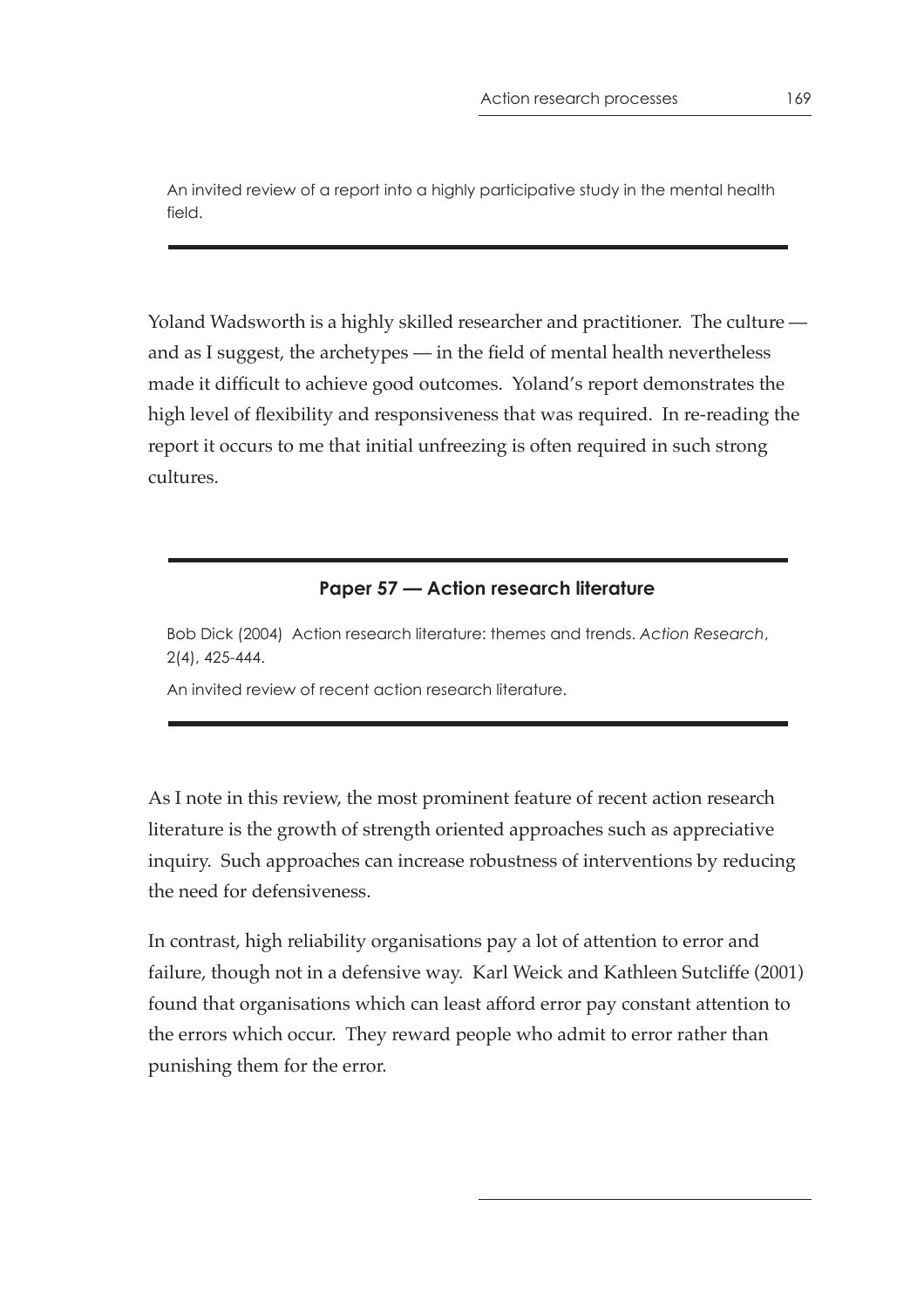It appears that the problem may not be the "deficit oriented approach" that appreciative inquirers such as Jim Ludema, David Cooperrider and Frank Barrett (2001) criticise. It may be the defensiveness which appreciative inquiry sidesteps with its positive approach. As Weick and Sutcliffe demonstrate there are other ways of avoiding defensiveness. In some settings it can be dangerous to ignore problems and issues.

#### **Paper 58 — Rehabilitating action research**

Bob Dick (2003) Rehabilitating action research: response to Davydd Greenwood's and Björn Gustavsen's papers on AR research perspectives in *Concepts and Transformation*, 7(2), 2002, and 8(1), 2003. *Concepts and transformation*, 8(3), 255- 263.

An invited response to a paper lamenting the state of action research.

Paper 48 largely endorses the views that Davydd Greenwood voiced in his critique of action research. In the final section of the paper I summarise many of the features of action research. As I've already mentioned many of them previously I won't address them again here.

The remaining papers in this chapter deal with the interface between action research and other approaches: first grounded theory, and then evaluation. My understanding of action research has been deepened by my reading and my consultancy experience in both areas.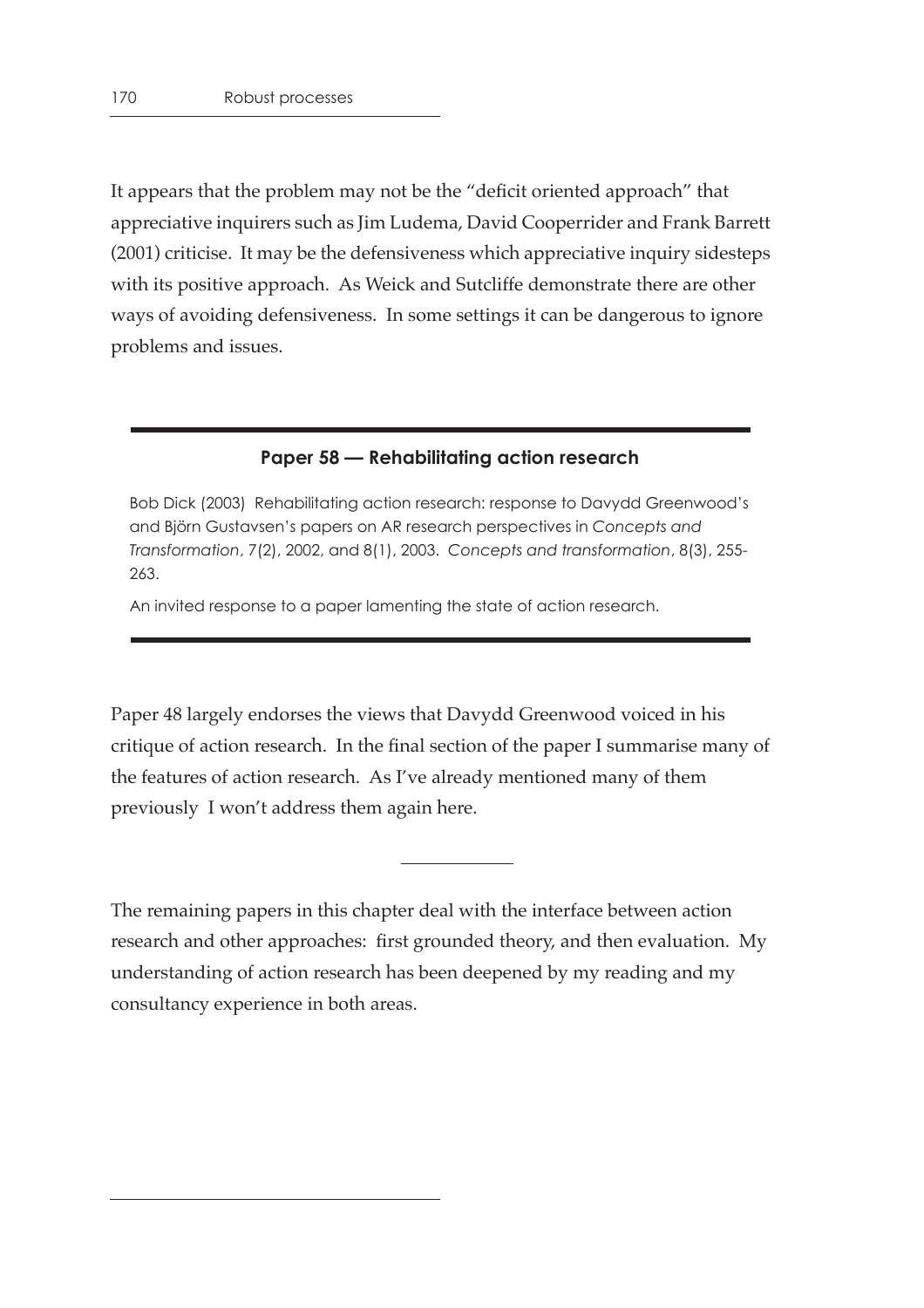# **Grounded theory**

There are only two papers here. One is an overview of grounded theory, suggesting some ways of improving its efficiency by incorporating processes from action research. The other reverses adopts the reverse strategy. It asks what action researchers can learn from grounded theorists.

#### **Paper 59 — Grounded theory**

Bob Dick (2000) Grounded theory: a thumbnail sketch. A paper written as a resource document for thesis candidates using grounded theory for data analysis. It is available on the web at http://www.scu.edu.au/schools/gcm/ar/arp/ grounded.html

This paper guides novice grounded theory researchers through the grounded theory processes of coding, memoing and sorting. In addition it suggests how data collection and interpretation can be more easily done if dialectic processes are incorporated for data collection and analysis.

I suspect that if I had a counter on the web pages I maintain at the Southern Cross University action research site

 http://www.scu.edu.au/var/www/scu/schools/gcm/ar/arp/grounded.html this would be the single page which would record the most hits.  $8$  It's certainly the single page for which I receive the most unsolicited "thank you" notes. I assume these notes reflect the enthusiasm with which novices welcome simple and practical instructions supported by a rationale.<sup>9</sup>

<sup>8.</sup> I base this judgment on the number of comments I receive. The index pages for the action research site would probably receive more hits. I don't receive a lot of correspondence, however, about any individual action research web page.

<sup>9.</sup> I've been in email contact with Barney Glaser, who expresses no problems with my description of grounded theory.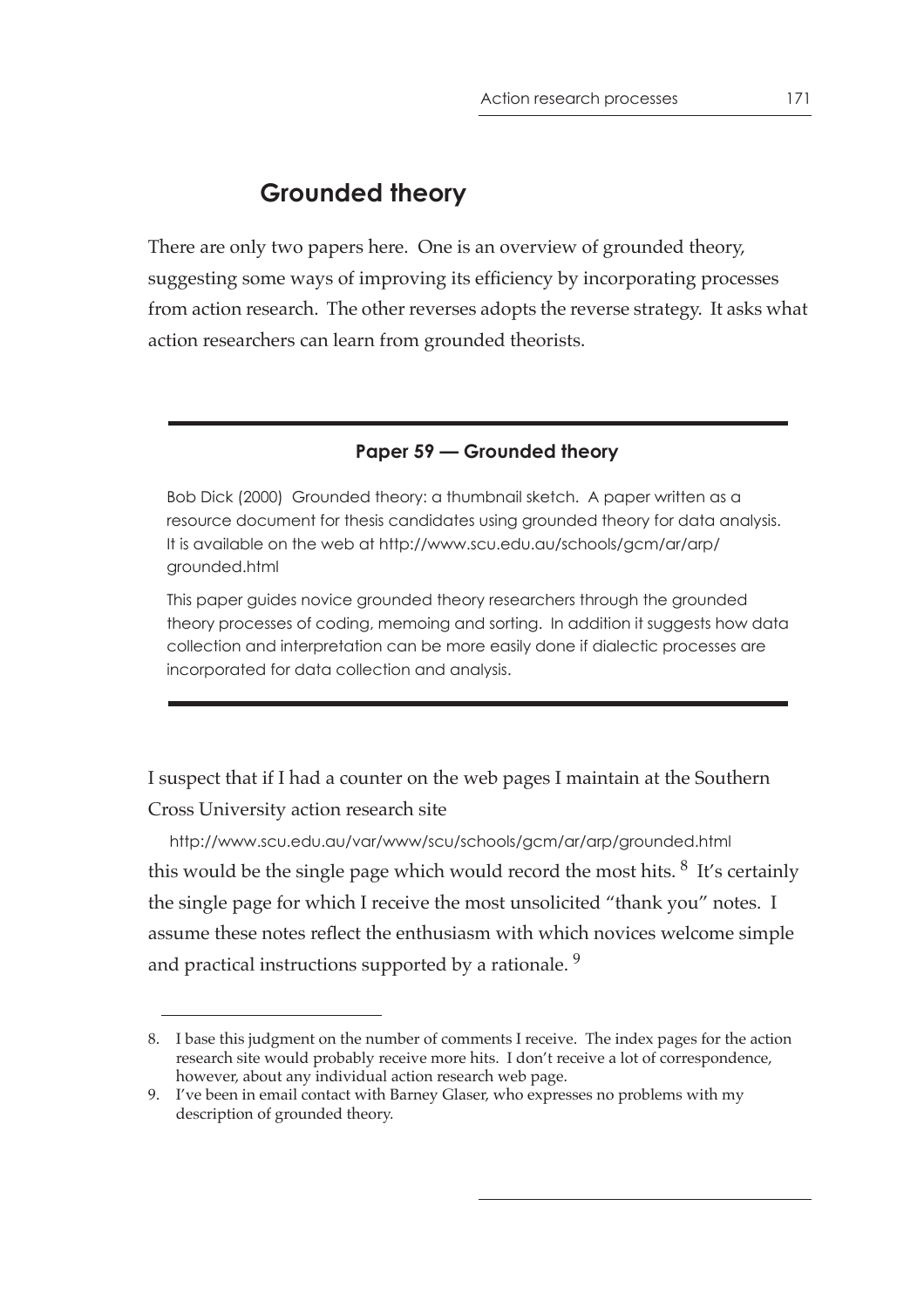As I mentioned above in paper 48, grounded theory is an explicitly emergent methodology. This is truer of Barney Glaser's approach (especially Glaser, 1992) than of Strauss and Corbin's (especially their 1990 first edition). My own appreciation of the potential flexibility of action research was enhanced by my reflection on this superficially very different but (in some respects) surprisingly analogous process.

This paper also contains a clear description of a theory-building approach that I think is both efficient and rigorous. It's summarised in Figure 6.2.



Fig. 6.2 A dialectic engine for data interpretation

I offer this process as a robust element of a data collection and interpretation process. It evolved through experience as I used convergent interviewing in practice (see the monograph *Convergent interviewing*) though it was only later that I thought of it in terms of a dialectic between data and emerging theory. The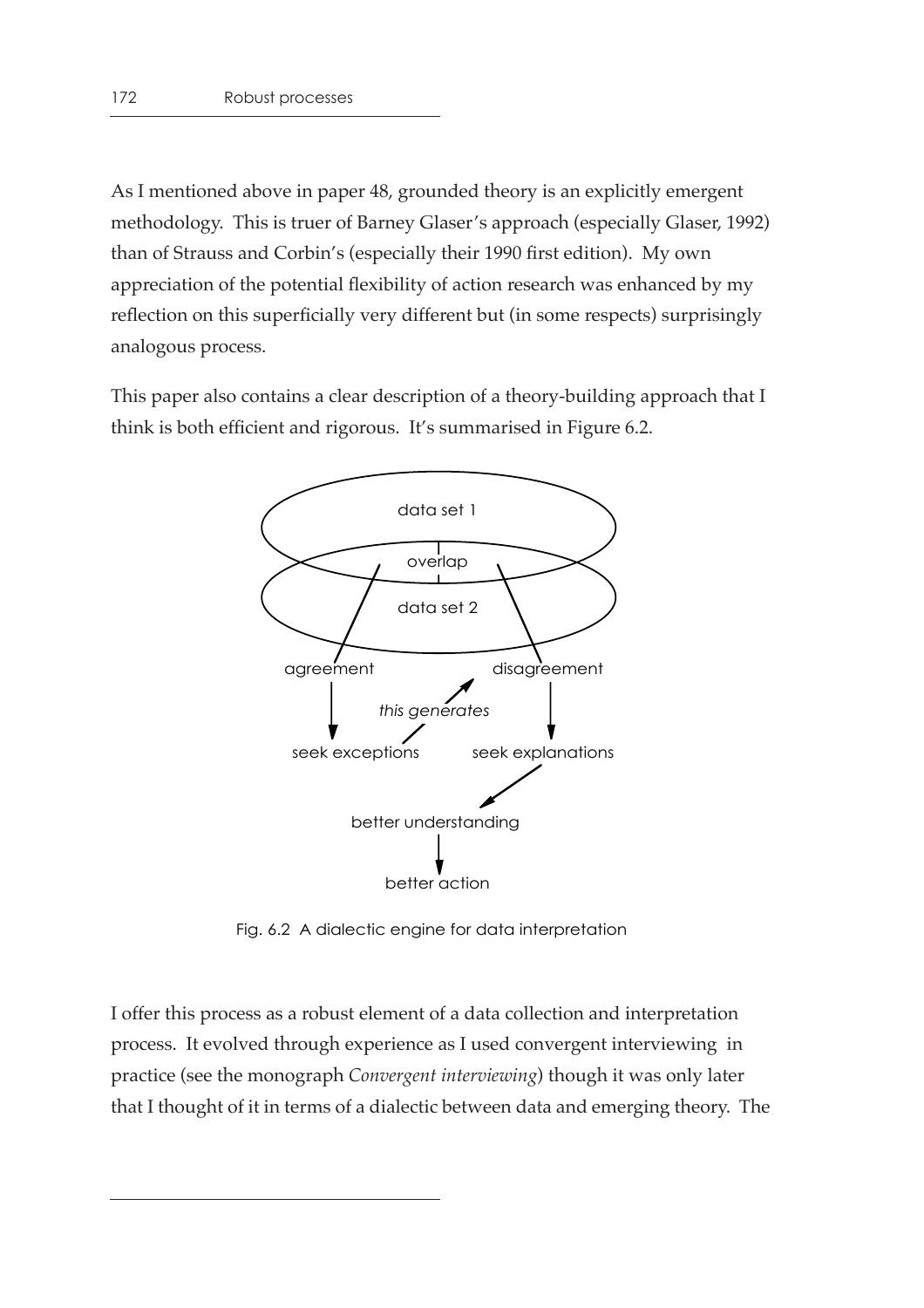grounded theory literature sharpened this realisation. This data collection engine is simple enough for people to carry around in their heads. At the same time it is adequate to the task of collecting and interpreting good data. It is at a sufficient level of abstraction that it doesn't unduly constrain the researcher.

Similar ground is covered in paper 60. In addition, the process for generating theory is made more explicit.

## **Paper 60 — AR and grounded theory**

Bob Dick (2003) What can action researchers learn from grounded theorists. Paper prepared for the research symposium at the Australian and New Zealand ALARPM/ SCIAR conference, Gold Coast, 4-5 May 2003. A refereed paper.

Action research and grounded theory are described, and each is identified as an emergent process: one which develops gradually as the study proceeds. Lessons from grounded theory which can be applied to action research are then identified.

In addition, I supplement the dialectic engine with two suggestions which help theory development and theory-practice integration. These are as follows.

- The use of a "theory of action" format (Argyris and Schön, 1974) as a template for theories. A theory of action specifies situation, actions, outcomes, and the assumptions made in identifying these. See chapter 3 of this explication.
- A set of questions used during the planning phase, to help the researcher make explicit her or his intention, and the underlying assumptions. Paper 04 in chapter 3 described the questions.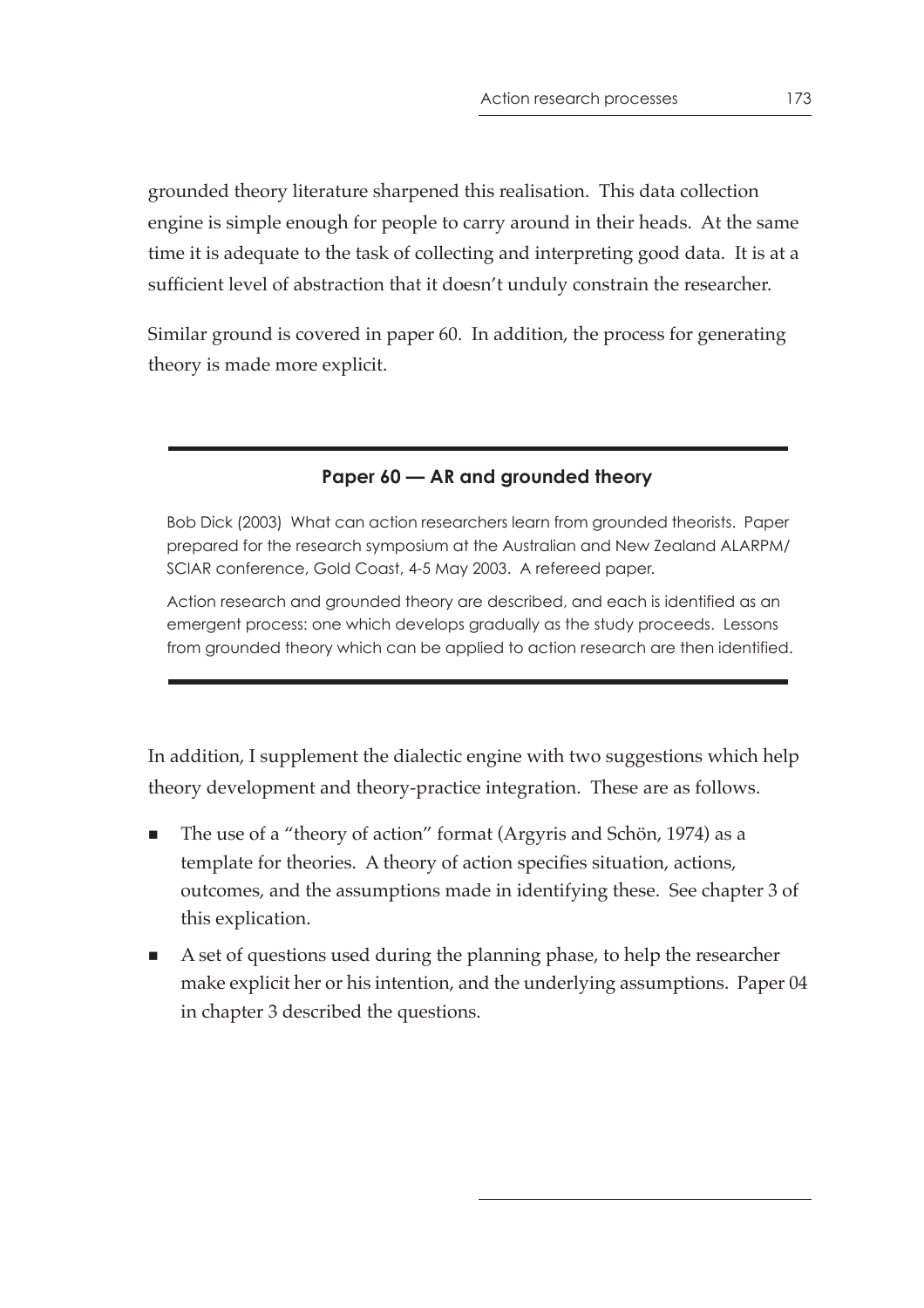My intention was to provide practical guidance without being excessively constraining.

The on line action research program Areol (included in this explication as paper 38) discusses the overlap between action research and evaluation. The section immediately below expands further on the overlap.

# **Action research and evaluation**

Each action research cycle contains an element of critical reflection which might alternatively be labelled "evaluation". Indeed, that was how one of the elements in Kurt Lewin's (1946) description of the cycle was named.

The two papers which follow are built around an evaluation process. Like most action research the process is participative and is intended to lead to change.

#### **Paper 61 — Snyder evaluation process**

Bob Dick (2003) The Snyder evaluation process. A resource file to support the online program AREOL: action research and evaluation on line. Slightly revised in 2003 from earlier editions in 1990, 1997 and 1999. The 1999 version is available on line at http://www.uq.net.au/action\_research/arp/snyder.html

A fairly detailed description is given of the Snyder evaluation process, a process which combines process evaluation for understanding, outcome evaluation for improvement, short-cycle evaluation for ongoing improvement, and metaevaluation.

#### **Paper 62 — Qualitative evaluation**

Bob Dick (2001) Qualitative evaluation for program improvement. A document prepared for and distributed at the IIR conference on evaluation, Brisbane, 7-8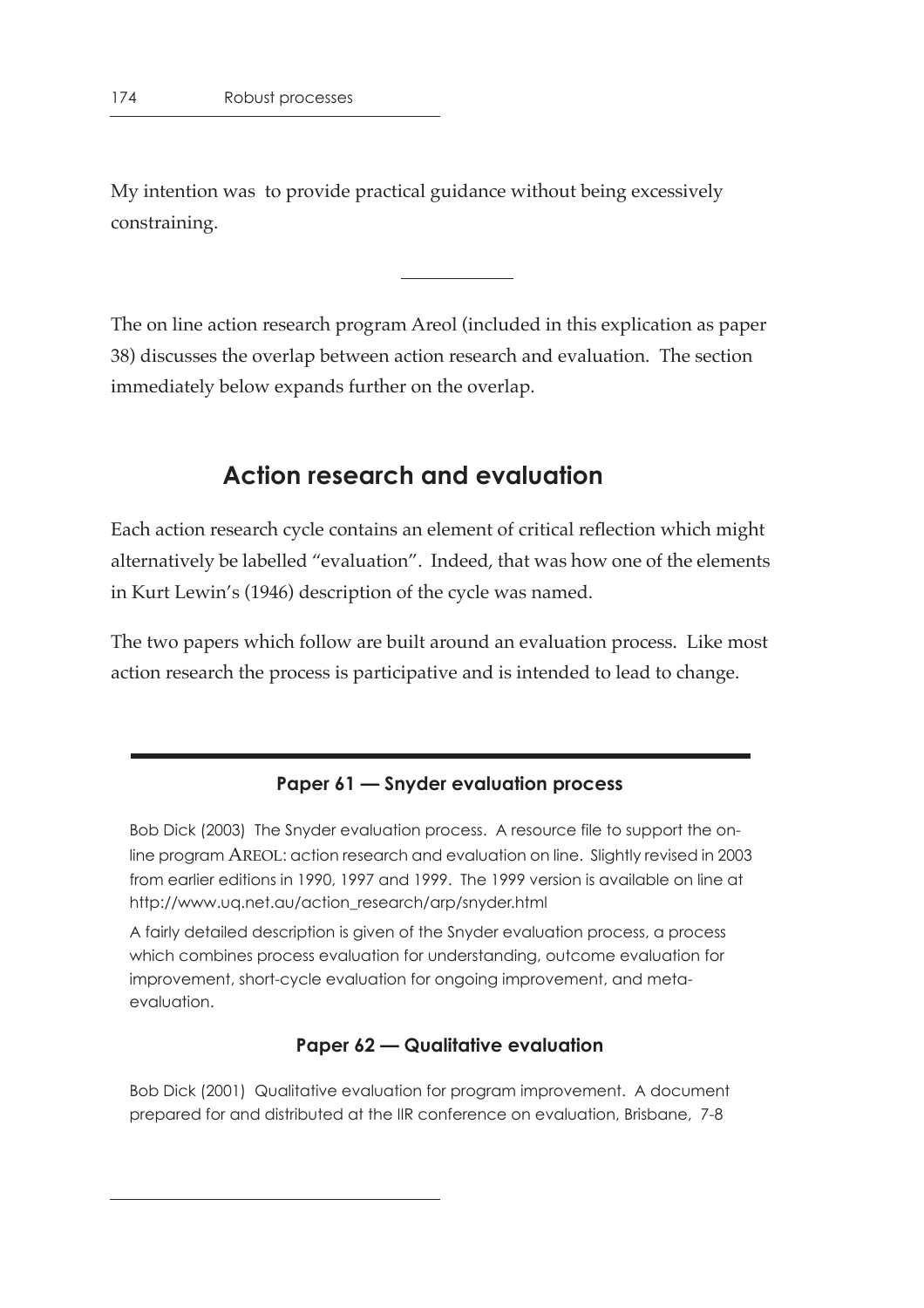September. Initially prepared as a resource document for an invited paper in 1992. Revised 1998, 2001.

The Snyder evaluation process serves as a vehicle for exploring the nature of qualitative evaluation techniques.

Before I comment on links between the Snyder process and action research there are two aspects of the Snyder process I can usefully describe. First, unlike most evaluation models, it incorporates four separate types of evaluation:

|                         |                        | 3                                    | 4                                   |
|-------------------------|------------------------|--------------------------------------|-------------------------------------|
| process                 | outcome                | short-cycle                          | meta-                               |
| evaluation              | evaluation             | evaluation                           | evaluation                          |
| analyses the<br>process | develops<br>indicators | develops a self-<br>improving system | evaluates the<br>evaluation process |
|                         |                        |                                      |                                     |

Second, it assumes that relevant data are to be found in five linked categories, as shown in Figure 6.3.

During process evaluation the stakeholders learn how their process or program works. The outcome evaluation component can be used for a typical summative evaluation.<sup>10</sup> Its recommended use, however, is to develop performance indicators which allow a plan to be monitored as it is implemented. Short cycle evaluation sets up feedback loops that are used for monitoring. Meta-evaluation is an evaluation of the evaluation and is ongoing throughout an evaluation.

In effect, the Snyder process is a process-oriented evaluation. Short cycle evaluation uses an action research approach to evaluate the program or plan that is being evaluated. Meta-evaluation uses an action research approach to evaluate the evaluation.

<sup>10.</sup> A summative evaluation is one which seeks to evaluate if certain planned outcomes or objectives have been achieved.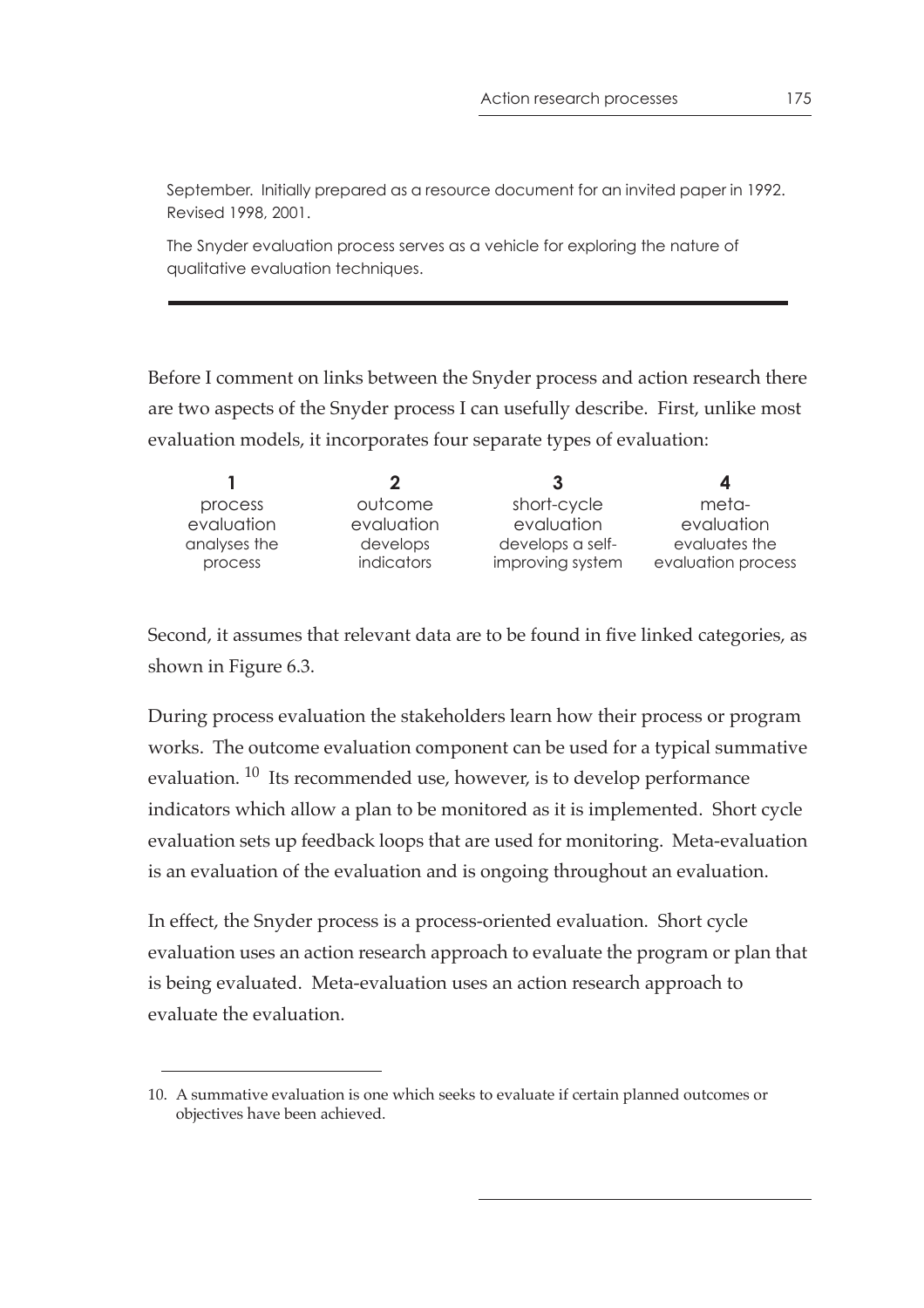#### **RESOURCES**

are consumed by

#### **ACTIVITIES**

which produce immediate

#### **EFFECTS**

as they pursue

#### **TARGETS**

which also contribute to a

#### **VISION**

of a better world

Figure 6.3 The systems model of the Snyder evaluation process

Both papers address the integration of theory and practice, though in different ways. In the first paper a rationale is provided for most of the steps in the process. The second paper provides a model to serve as a framework. The Snyder process then becomes an example to illustrate the framework and some principles of evaluation.

That concludes the documents on action research and related processes. As in the previous two chapters, some themes related to process effectiveness can now be identified.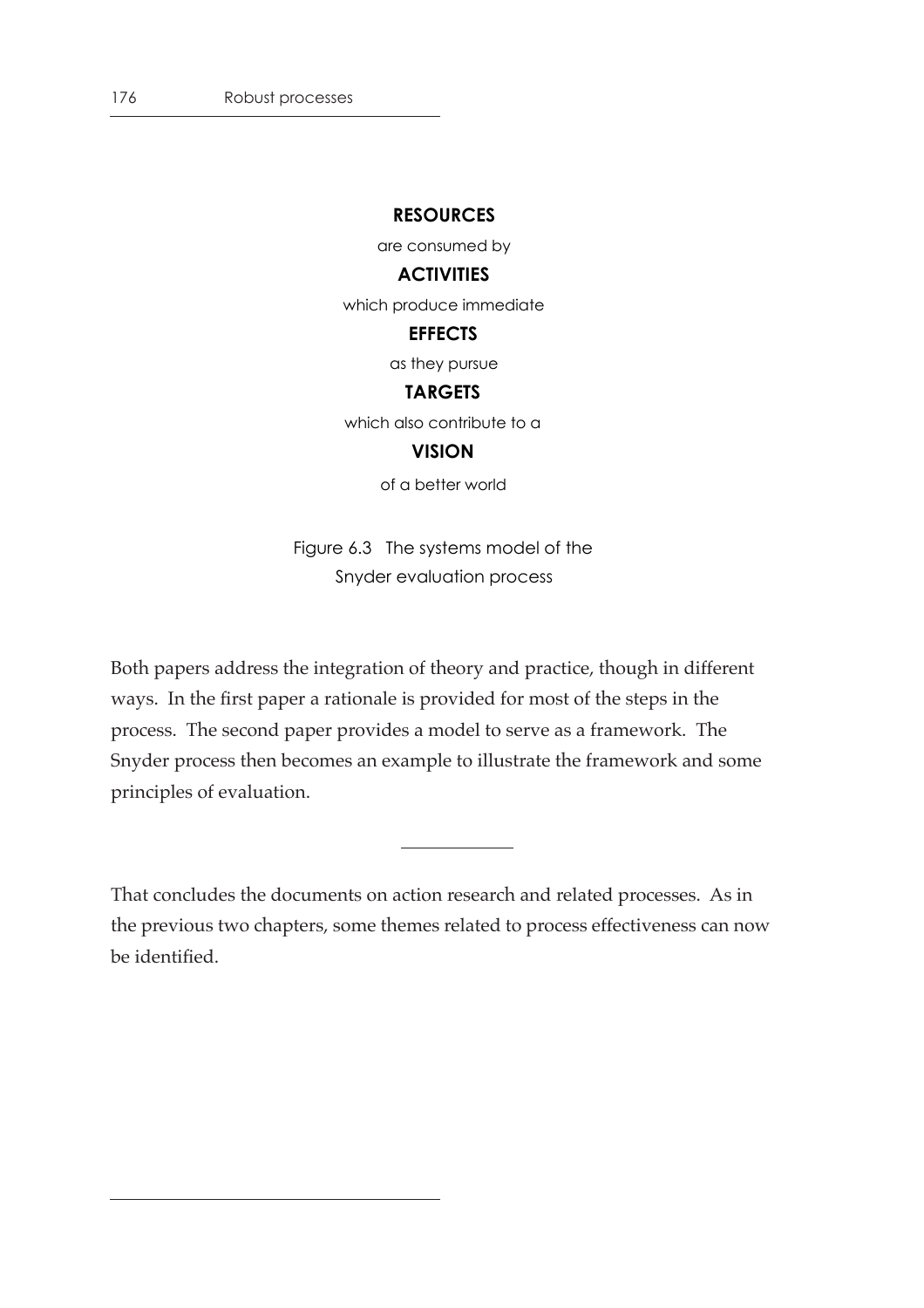# **Effective action research processes**

Action research, as I've said, includes elements of learning and change. It is to be expected then that previous themes will be again present. They are. Theorypractice integration, present in earlier chapters, is again prominent.

Action research is usually intended to bring about change. Learning and research are related, as both involve an increase in understanding. In research however the learning is expected to be more explicit and more rigorously determined. It is not surprising then that rigour is a greater emphasis in this chapter.

Legitimacy and engagement continue to be evident, as does monitoring.

# **Theory-practice integration**

Theory-practice integration is built into action research's dual nature of action (practice) and theory. Alternating between action and theorising in each cycle allows theory and practice to inform each other. It could even be said that theory and practice are a dialectic: theory~practice. They are two different ways of looking at the same phenomena especially in brief cycles. This dual nature of action research is an emphasis of many of the papers and monographs addressed in this chapter.

Theory~practice integration is further enhanced if the theoretical and practical ways of experiencing action research can be translated easily in both directions. I've argued that a "theory of action" form of theory supports this. The action researcher wants to know what actions will lead to what outcomes in the research situation. Theories can be framed in a statement structured as a theory of action:

"In this situation **S** when I carried out actions **A** outcomes **O** resulted".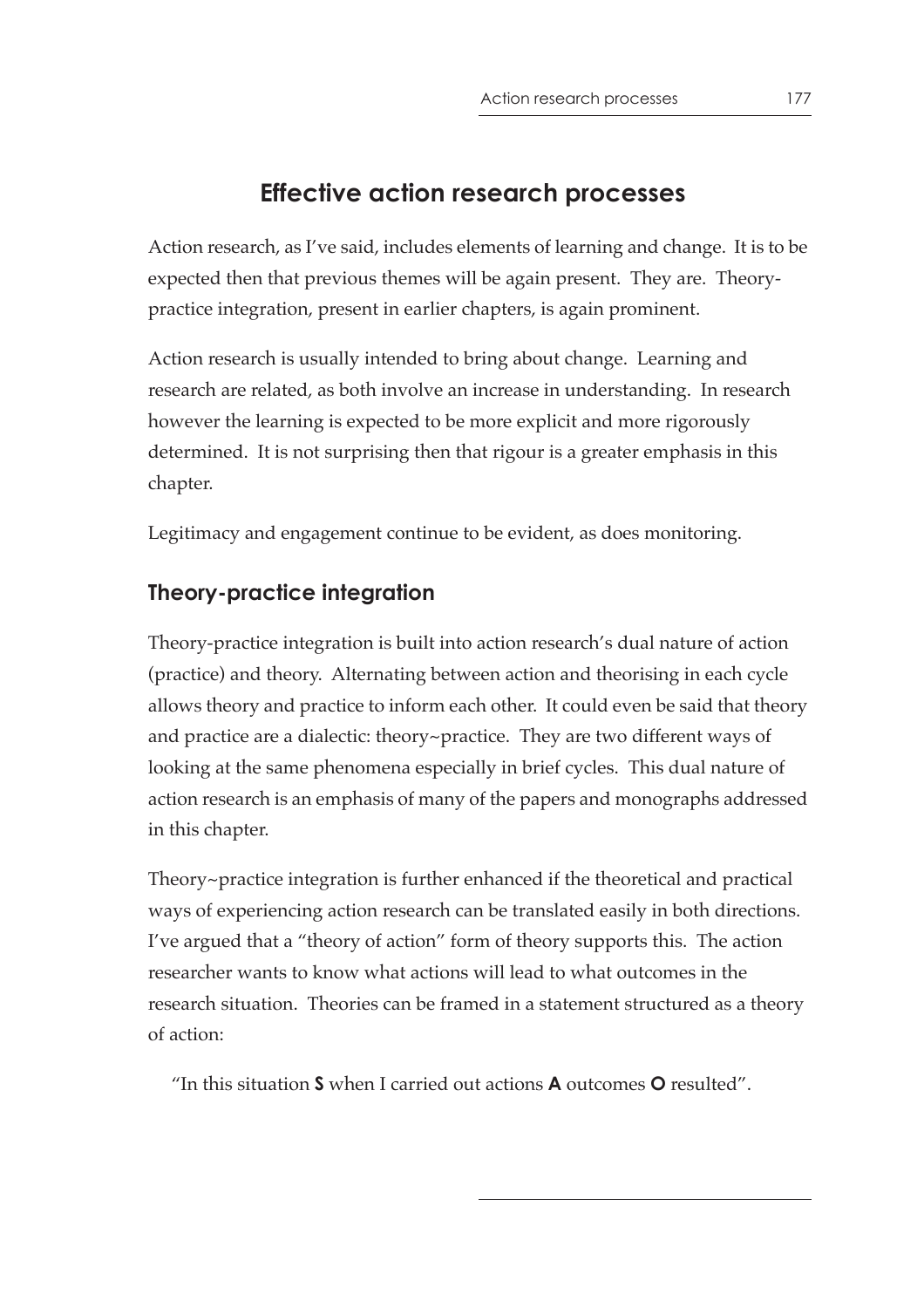The statement can also be expanded to include an explanation of why the actions resulted in the outcomes. The theory is then further strengthened. As I argued in chapter 3 an extended theory (that is, with explanations) allows theories of action to be more readily related to other forms of theory.

The theory is most useful when it is based on data collection and analysis which are rigorous.

## **Rigour**

Action research is sometimes criticised for its lack of rigour. I believe that the papers addressed in this chapter have shown that in fact action research can be rigorous and often is. Three important sources of rigour identified have been mentioned.

- Within each action research cycle the theoretical assumptions can be tested immediately in action.
- An open-ended and responsive approach to the data can give some protection against being unduly influenced by prior theory.
- A dialectic approach can test theoretical assumptions continuously against the incoming data.

Each of these can be further strengthened by an ongoing and vigorous search for disconfirming evidence. This is most important for the open-ended approach to be effective. The use of nested cycles further increases the opportunities for testing assumptions and theories.

# **Legitimacy and engagement**

Very often the commitment of stakeholders (or its absence) will determine how much planned action is carried out. In addition more committed stakeholders are more likely to persist with a plan until it works. A complex reality may bring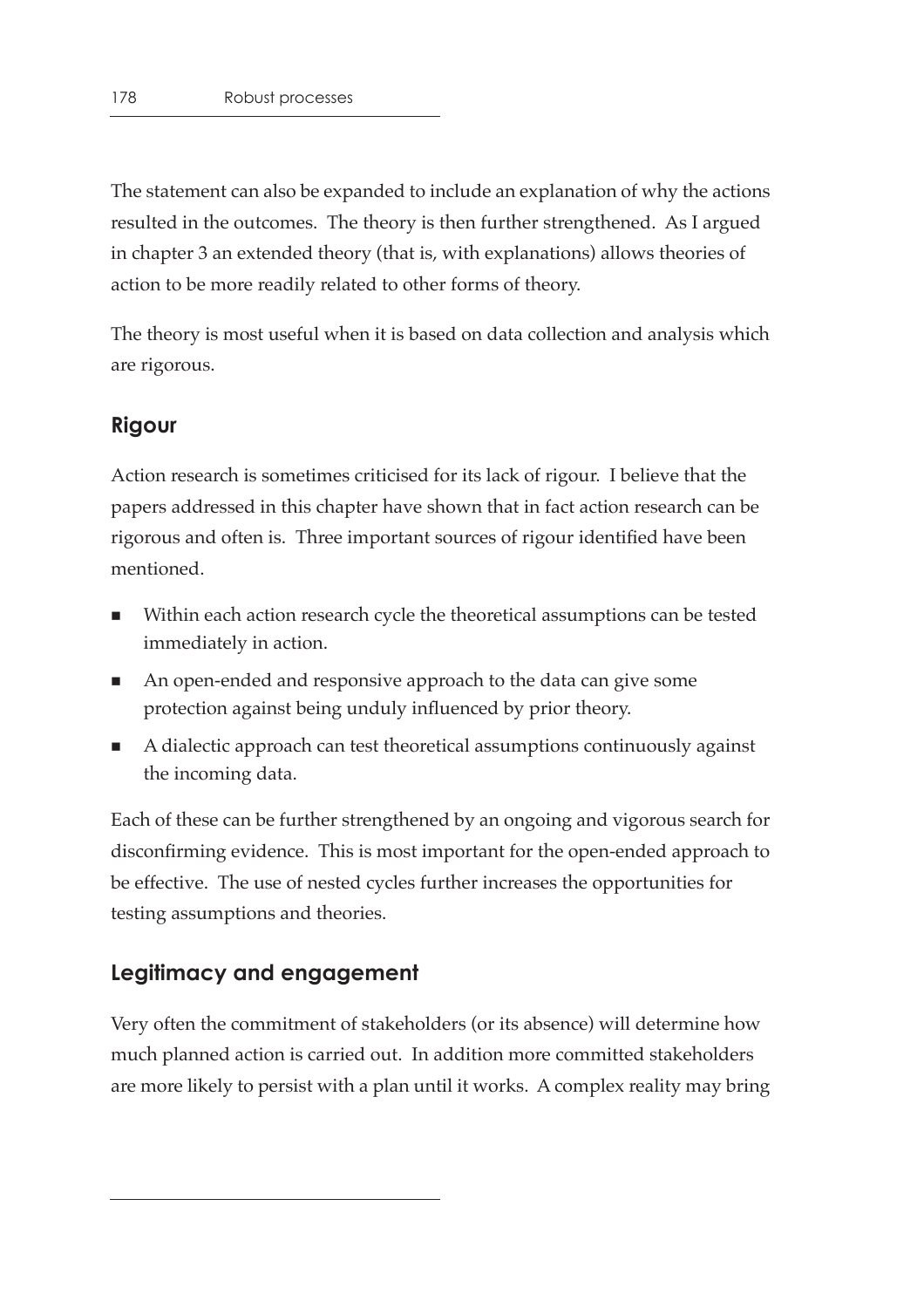any plan undone. Committed and persistent stakeholders are more likely to modify actions until they do work.

A lack of stakeholder commitment is often viewed as "resistance". This locates the problem with the stakeholder. It is more productive to assume that an effective process is one which does engage stakeholders effectively. It is the process that requires modification, not the stakeholders.

Ways of improving commitment have been identified:

- ensuring that the outcomes are relevant for all the stakeholders and providing an adequate rationale for what is to be done
- **n** offering choice rather than prescription
- relating new processes to what is already known
- using strength-oriented processes in the style of appreciative inquiry, or alternatively creating a climate in which errors can be admitted without defensiveness, and then analysed to reduce their reoccurrence
- **•** appealing to a superordinate view within which different opinions are no longer seen as incompatible.

On occasion some initial unfreezing may be required. Strategic concepts offer one way of doing this.

Some prior themes (not pursued further here) have also continued to be evident, including the following:

- taking the *context* adequately into account and
- giving attention to ongoing monitoring of content and process.

Using the above material, I now summarise the contributions to robustness evident in this chapter.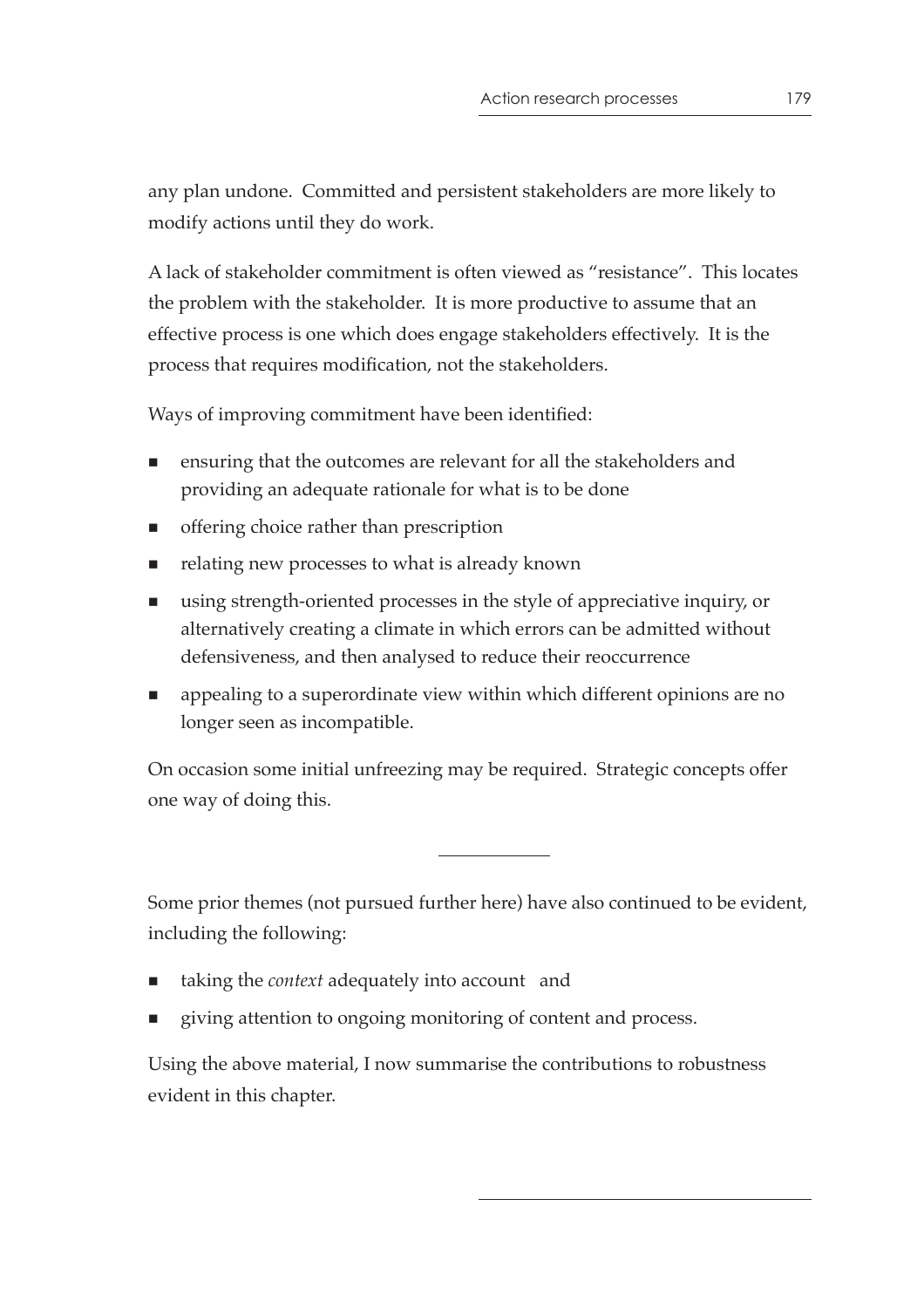# **Contributions to robustness**

In this chapter the AREOL program is used as a vehicle for exploring ways in which robustness of processes can be achieved. I've chosen it because it is explicitly about both learning and change. Because it has been revised each time it has been offered, it is also a program which is now well developed.

Features which contribute to robustness include the following.

- The information is tiered. The top level tier is the easily-remembered "action research is action and research". For those who like formulae,  $AR = A + R$ . Most of the sessions examine the action and the research implications of the session material, and their integration.
- To assist theory-practice integration participants are encouraged to have an actual project.
- In addition, each of the weekly sessions includes activities which allow participants to experiment with concepts and processes in practice.
- To further assist theory-practice integration sessions contain both concepts and practices linked to each other.
- To maximise participant choice, in several places I explain that the processes I describe are merely examples chosen from a larger array of possibilities.
- Reflection is encouraged in several different ways, especially for those studying AREOL for credit:
	- there is a discussion list where participants may ask questions and offer comments, and may answer other participants' questions
	- each week a trigger question is posted on the discussion list; the question is usually chosen to open up a new perspective (for instance through the use of a strategic concept) or to relate material to the participants' experience
	- assignments are based on an actual project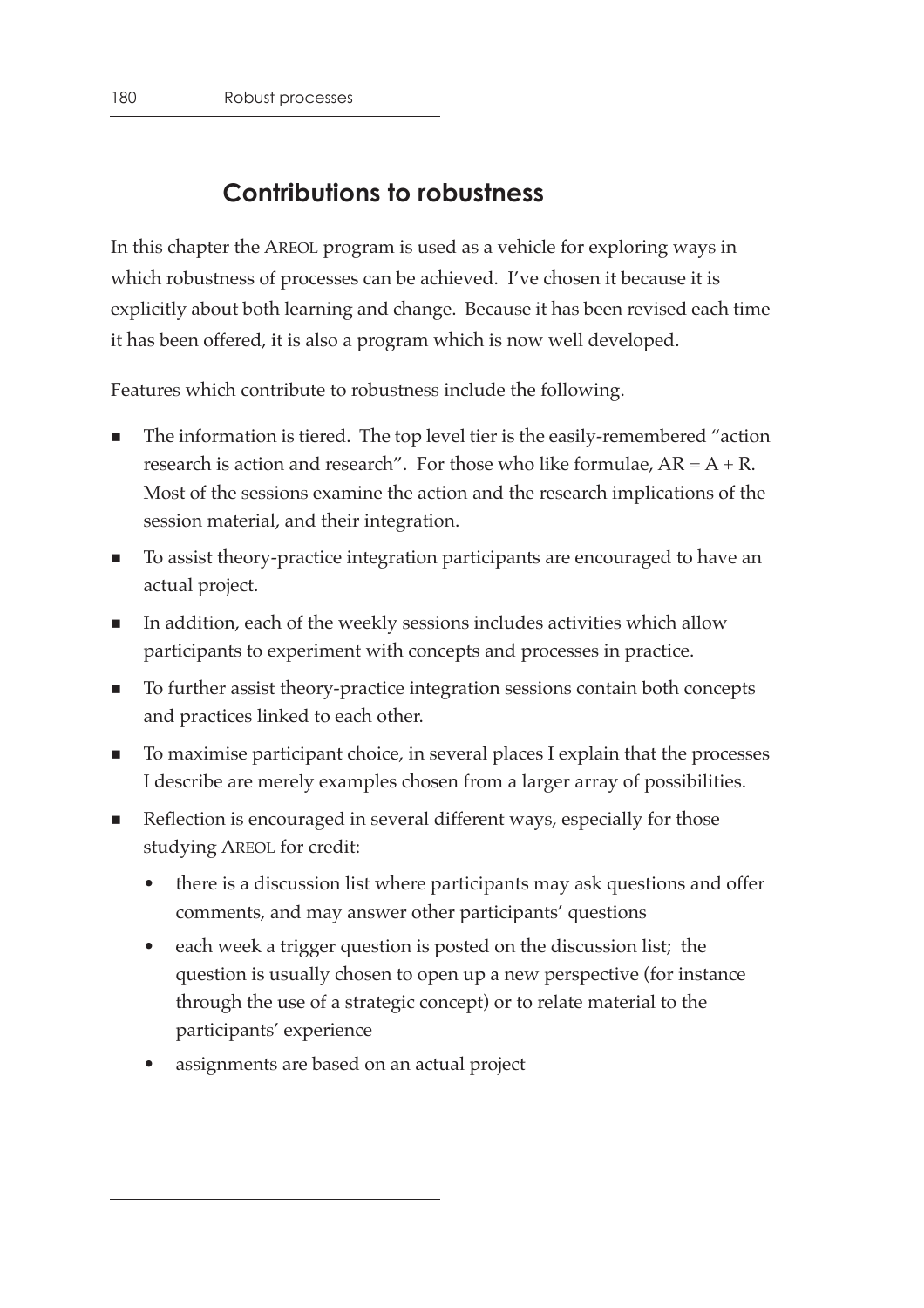- the assignments are accompanied by the author's statement of what was learned and the author's evaluation of the project
- on line learning groups are provided where participants can help each other relate the material in each session to their projects
- in addition, participants are encouraged to set up face to face learning groups.
- There is monitoring, ongoing through the discussion list and at the end of each program.

That concludes the presentation of the accompanying documents. The next chapters summarise what has been demonstrated about the design and facilitation of robust processes.